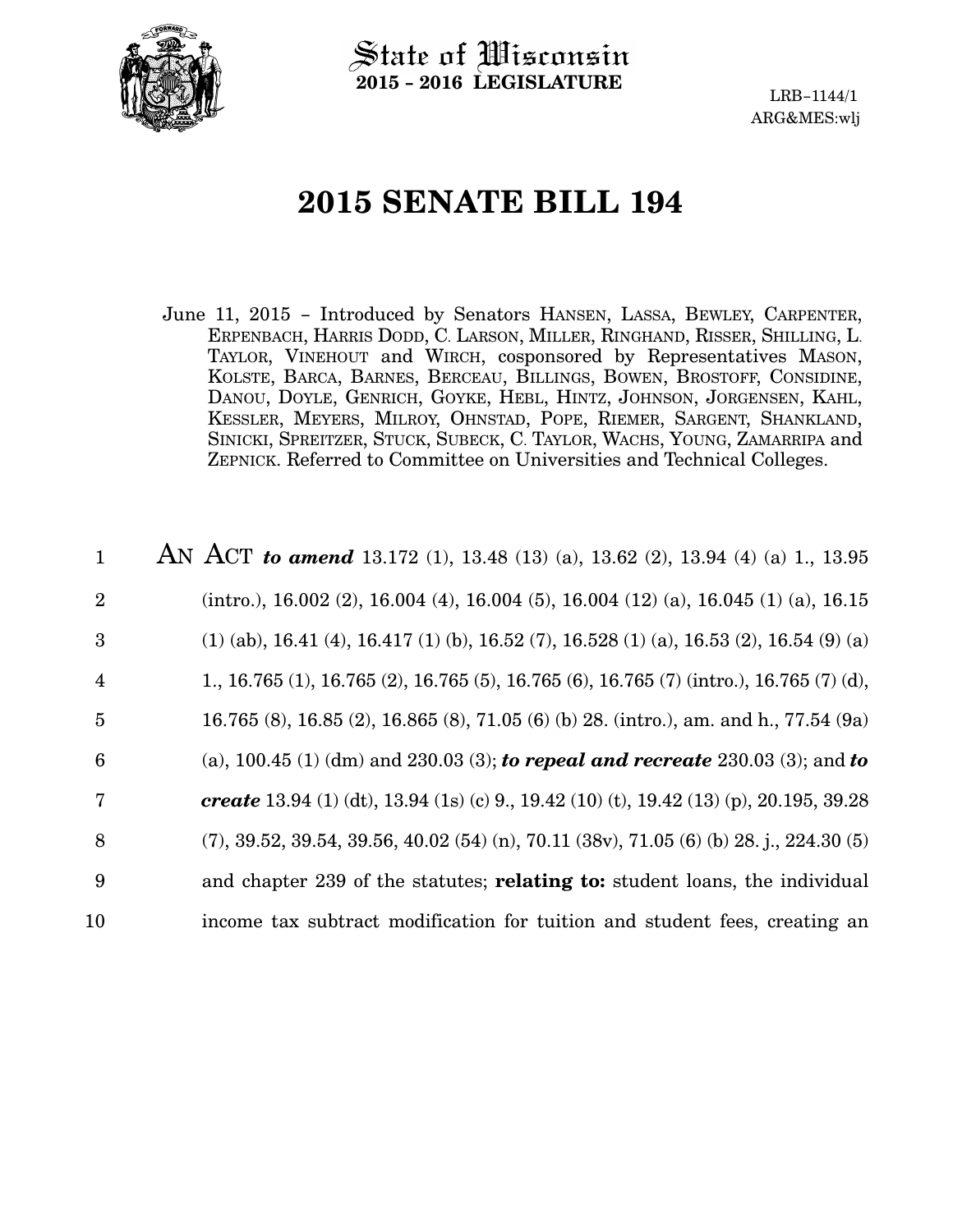1

authority to be known as the Wisconsin Student Loan Refinancing Authority,

2

granting rule−making authority, and making an appropriation.

### Analysis by the Legislative Reference Bureau The Wisconsin Student Loan Refinancing Authority

This bill creates an authority, which is a public body corporate and politic, to be known as the Wisconsin Student Loan Refinancing Authority (WSLRA). The WSLRA is governed by a board that consists of four members of the legislature, three members who are students of an institution of higher learning, and two members with experience in making student loans. The five members of the board who are not members of the legislature are nominated by the governor, and with the advice and consent of the senate appointed, to serve two− or three−year terms. The board appoints the chief executive officer of WSLRA and annually elects the chairperson of the board. The board is given all the powers necessary or convenient to carry out its duties, as well as specific powers to conduct its corporate business, including the power to issue bonds for any corporate purpose.

Under the bill, the board must develop and implement a loan program under which state residents may refinance student loans. Under the program, WSLRA provides a loan to an individual to pay off some or all of his or her outstanding student loan debt. To qualify for the program, an individual must satisfy similar eligibility requirements to the criteria a private lender uses to make an unsecured personal loan at market rates. Under the bill, WSLRA must provide loans under the program at the lowest possible interest rate that is still sufficient to cover the expenses of the program. A loan issued under the program is not dischargeable in a bankruptcy proceeding.

#### Financial aid information

This bill requires the Department of Financial Institutions (DFI) to compile data related to private student loans for the purpose of comparing private lending institutions' student loan interest rates and repayment plans. A "private student" loan" is a loan issued by a private lending institution for the purpose of paying for or financing higher education expenses, including tuition and fees, books and supplies, and room and board. DFI must create and maintain a list of private lending institutions that provide the lowest rates and best repayment options on student loans. DFI must also compile a list of the top ten best private lending institutions based on rates and policies that are most favorable to the student borrower. DFI must place these lists on DFI's Internet site and update the Internet site monthly to ensure that the student loan information in these lists is current and accurate. DFI's Internet site must also contain information pertaining to lending institutions that do not make the top ten list, including identifying those lending institutions that provide the worst rates and strictest repayment options. DFI may satisfy its duties under the bill through a designee or third−party contractor.

The bill also requires an institution or college campus within the University of Wisconsin (UW) System, a technical college within the technical college system, a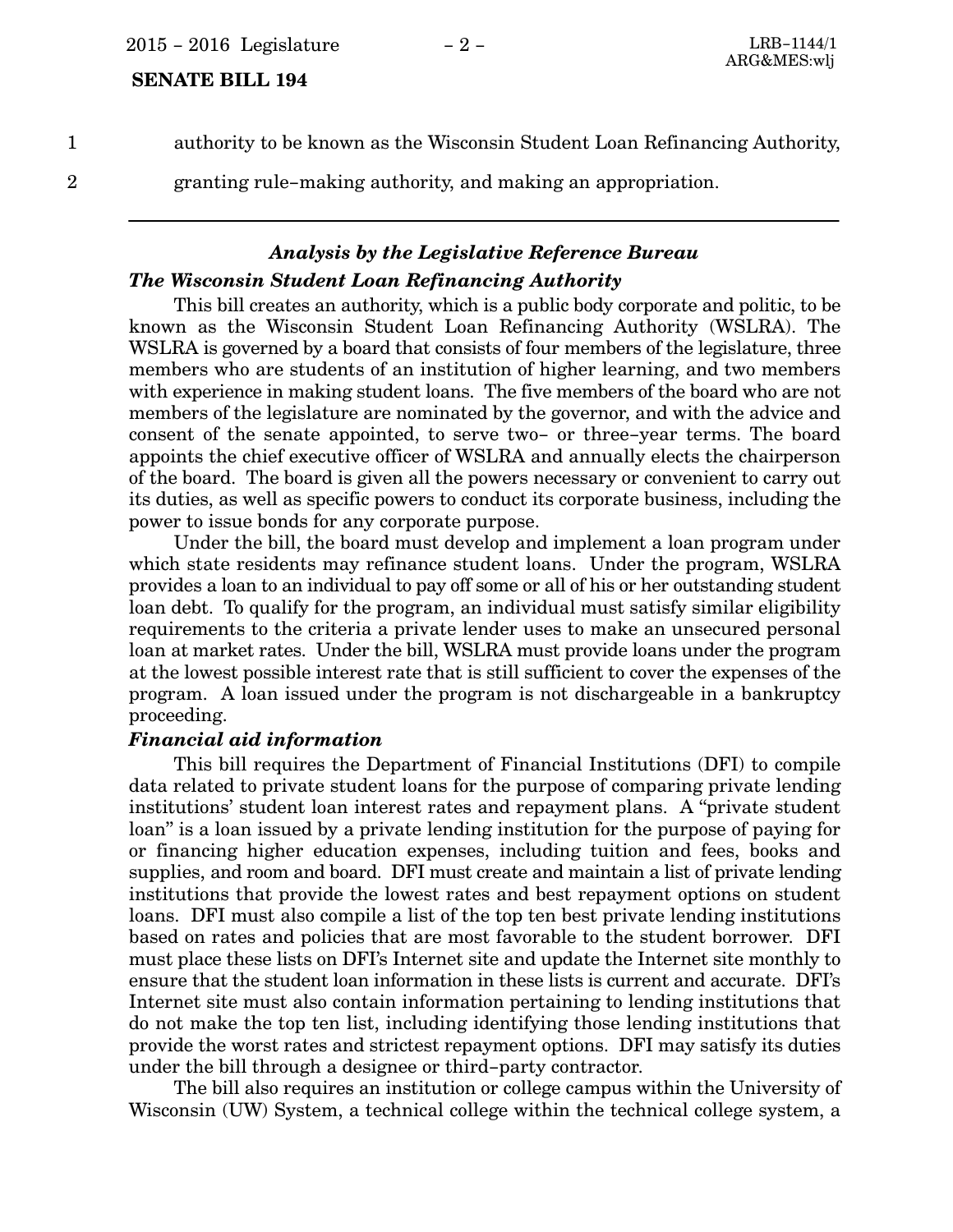tribally controlled college, or a private, nonprofit institution of higher education located in this state (institution of higher education) to provide to a prospective or newly accepted student and to the student's parents clearly outlined and easy−to−understand information pertaining to all of the following:

1. The total cost of attendance at the institution of higher education.

2. The approximate or, if known, the actual total amount of financial aid that the student would receive from the institution of higher education, and the approximate or, if known, the actual total amount of student loan debt that the student would accumulate, over the course of four years, if the student were to attend the institution of higher education for four years (student loan debt).

3. Student loan rates, repayment plans, default rates, and the actual monthly payment that would be required to pay that student loan debt when the loan becomes due.

Finally, the bill requires an institution of higher education and the Higher Educational Aids Board (HEAB) to create on their Internet sites a link to that portion of DFI's Internet site containing the lists and other information required under the bill.

#### Student loan counseling

This bill requires any institution of higher education in this state that offers an associate degree or higher to provide loan counseling for its students. Under the bill, before a student enters into a student loan agreement, the institution must provide the student with comprehensive information on the terms and conditions of a loan and the responsibilities the student has with respect to the loan. A lender may not accept an application for a private student loan, or assess any fees for the loan, unless the lender has received certification from the applicant's institution of higher education that the applicant has received such counseling.

The bill also requires an institution of higher education to provide a student with information when the student leaves the institution, whether through graduation, transfer, or otherwise. The information must include available loan repayment plans, debt management strategies, options for prepayment of loans, and the consequences of defaulting on a loan.

Finally, the bill authorizes an institution of higher education to assess a lender a reasonable fee of up to \$50 to defray the cost of the student counseling required under the bill.

#### Income tax subtraction

Under current law, there is an individual income tax subtraction for amounts paid by a claimant for tuition expenses and mandatory student fees for a student who is the claimant or the claimant's dependent under the Internal Revenue Code, to attend an institution of higher education that is approved by the Educational Approval Board and that is located in Wisconsin, or to attend certain postsecondary schools in Minnesota to which the Minnesota−Wisconsin reciprocity agreement applies. The tuition expenses and fees for which a subtraction may be claimed are calculated based on the amount of tuition charged by the UW System at four−year institutions.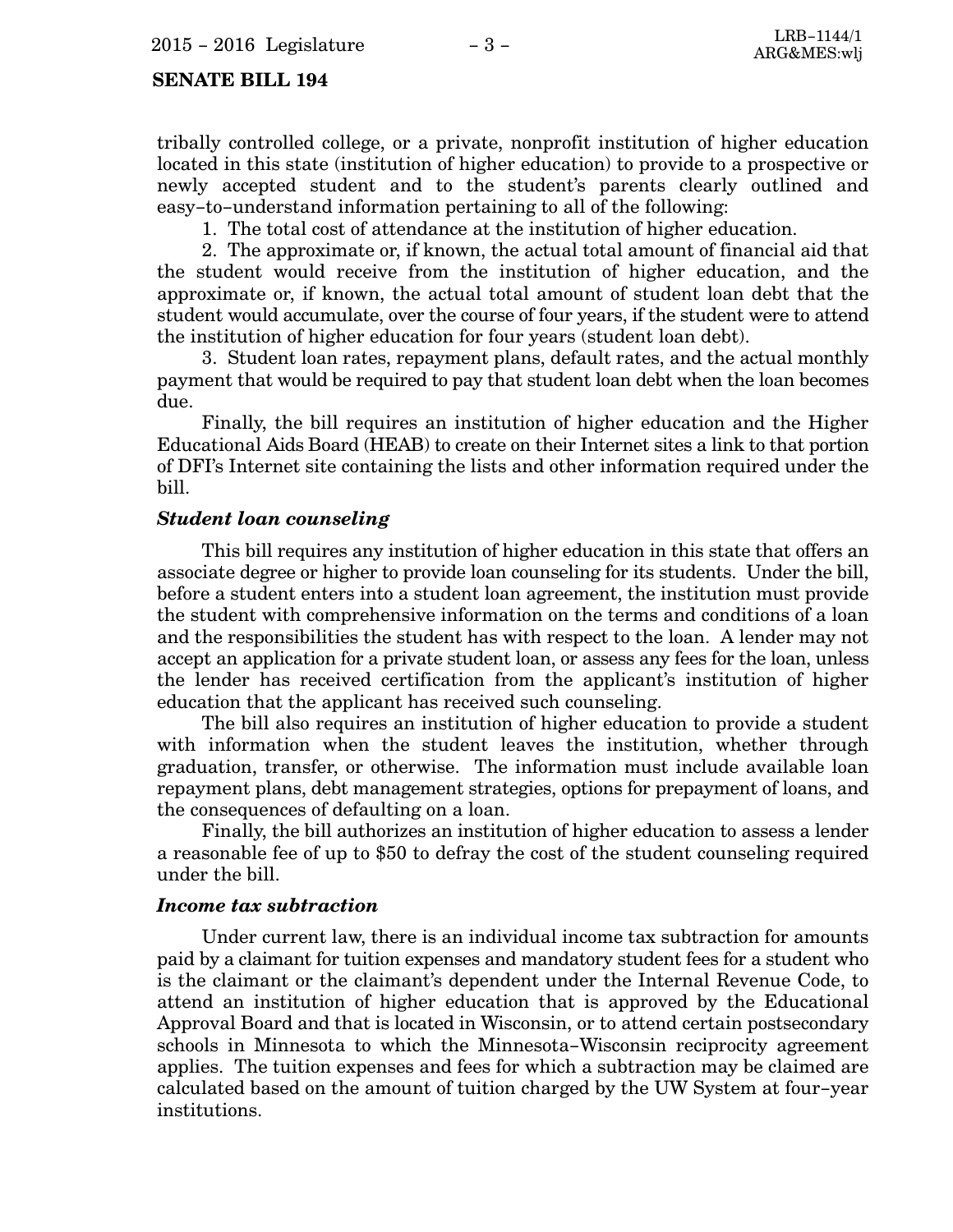Also under current law, the subtraction that a claimant may claim for such tuition expenses and mandatory student fees is reduced as the claimant's annual federal adjusted gross income (FAGI) increases until, at a certain point, no subtraction may be claimed. Currently, the allowable subtraction phases out, for a single person or a married person filing as a head of household, as the claimant's FAGI increases from \$50,000 to \$60,000. Once such a claimant's FAGI exceeds \$60,000, he or she may not claim the subtraction. For a married person filing a joint return, the phaseout occurs as the married couple's joint FAGI increases from \$80,000 to \$100,000, and no subtraction is allowed once the married couple's joint FAGI exceeds \$100,000. The phaseout for a married person filing a separate return occurs as the claimant's FAGI increases from \$40,000 to \$50,000, and no subtraction is allowed once the claimant's FAGI exceeds \$50,000.

Under this bill, the phase−out provisions do not apply to a taxable year that begins after December 31, 2013.

This bill also expands the definition of tuition expenses to include any amount paid by a claimant in the year to which the claim relates on a student loan, the proceeds of which were used by the claimant to pay the claimant's expenses for tuition, fees, books, room and board, and educational supplies that were directly related to the claimant's attendance at an eligible institution. The bill defines eligible institution as a regionally accredited, nonprofit, postsecondary educational institution.

#### Student loan debt report

Under current law, HEAB administers certain grant and loan programs for resident students enrolled in institutions of higher education in this state.

This bill requires HEAB to submit an annual report to the Joint Committee on Finance regarding student loan debt incurred in the previous year by resident undergraduate students enrolled in institutions of higher education located in this state. The report must include that information, together with all of the following:

1. The statewide average amount of student loan debt incurred in the previous year by resident undergraduate students enrolled in institutions of higher education located in this state.

2. A comparison of that statewide average to the national average amount of student loan debt incurred in the previous year by undergraduate students enrolled in institutions of higher education in the United States.

3. A comparison of that statewide average to the statewide average amount of student loan debt incurred in the previous year by undergraduate students in the state with the lowest ratio of statewide average student loan debt to the lowest quintile of state per capita income.

Because this bill relates to an exemption from state or local taxes, it may be referred to the Joint Survey Committee on Tax Exemptions for a report to be printed as an appendix to the bill.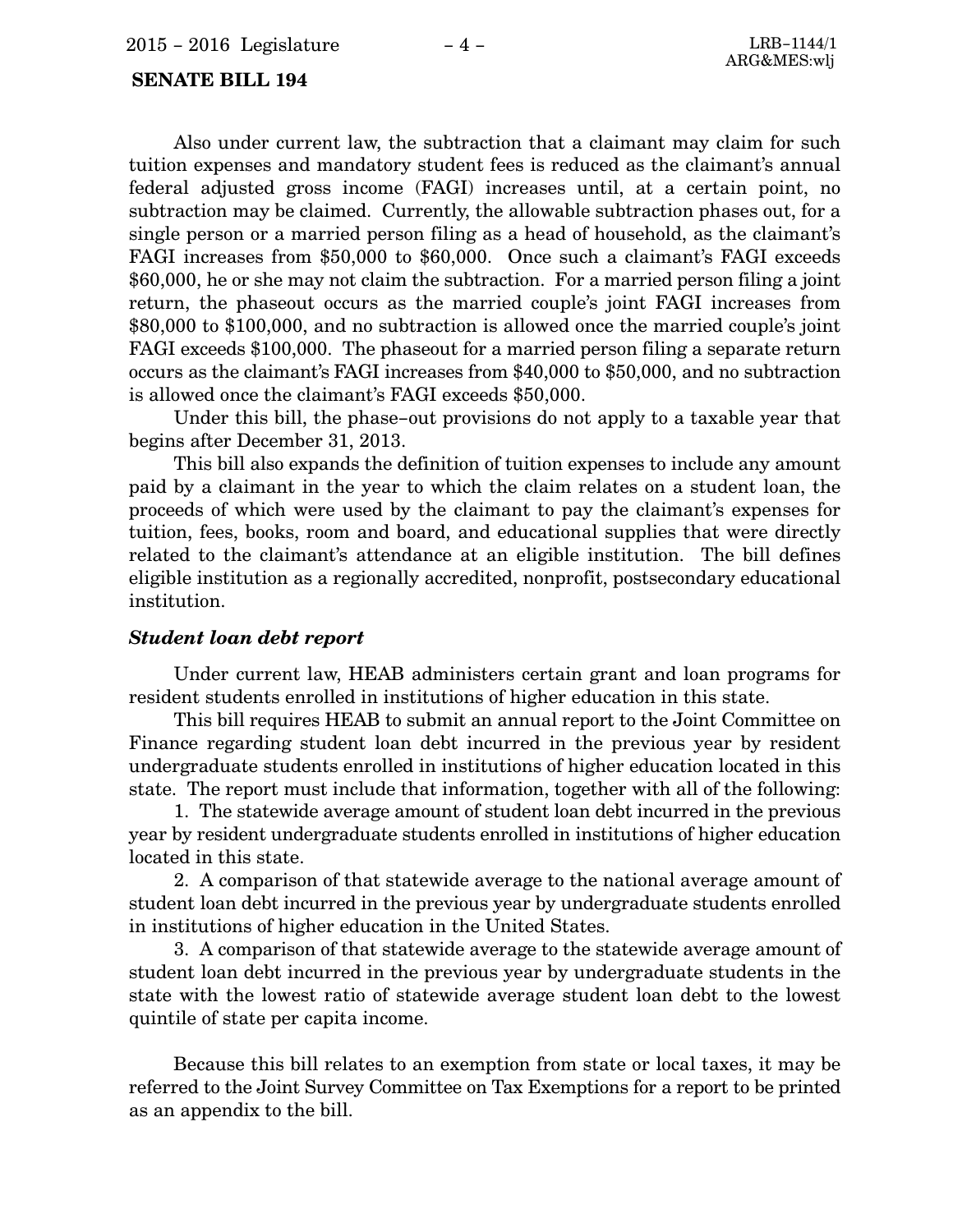For further information see the state fiscal estimate, which will be printed as an appendix to this bill.

### The people of the state of Wisconsin, represented in senate and assembly, do enact as follows:

| $\mathbf{1}$            | <b>SECTION 1.</b> 13.172 (1) of the statutes is amended to read:                         |
|-------------------------|------------------------------------------------------------------------------------------|
| $\overline{2}$          | 13.172 (1) In this section, "agency" means an office, department, agency,                |
| $\boldsymbol{3}$        | institution of higher education, association, society, or other body in state            |
| $\overline{\mathbf{4}}$ | government created or authorized to be created by the constitution or any law, that      |
| $\overline{5}$          | is entitled to expend moneys appropriated by law, including the legislature and the      |
| $\boldsymbol{6}$        | courts, and any authority created in subch. II of ch. 114 or in ch. 231, 233, 234, 238,  |
| $\bf 7$                 | 239, or 279.                                                                             |
| 8                       | <b>SECTION 2.</b> 13.48 (13) (a) of the statutes is amended to read:                     |
| $\boldsymbol{9}$        | 13.48 (13) (a) Except as provided in par. (b) or (c), every building, structure or       |
| 10                      | facility that is constructed for the benefit of or use of the state, any state agency,   |
| 11                      | board, commission or department, the University of Wisconsin Hospitals and Clinics       |
| 12                      | Authority, the Fox River Navigational System Authority, the Wisconsin Student            |
| 13                      | Loan Refinancing Authority, the Wisconsin Economic Development Corporation, or           |
| 14                      | any local professional baseball park district created under subch. III of ch. 229 if the |
| 15                      | construction is undertaken by the department of administration on behalf of the          |
| 16                      | district, shall be in compliance with all applicable state laws, rules, codes and        |
| 17                      | regulations but the construction is not subject to the ordinances or regulations of the  |
| 18                      | municipality in which the construction takes place except zoning, including without      |
| 19                      | limitation because of enumeration ordinances or regulations relating to materials        |
| 20                      | used, permits, supervision of construction or installation, payment of permit fees, or   |

other restrictions. 21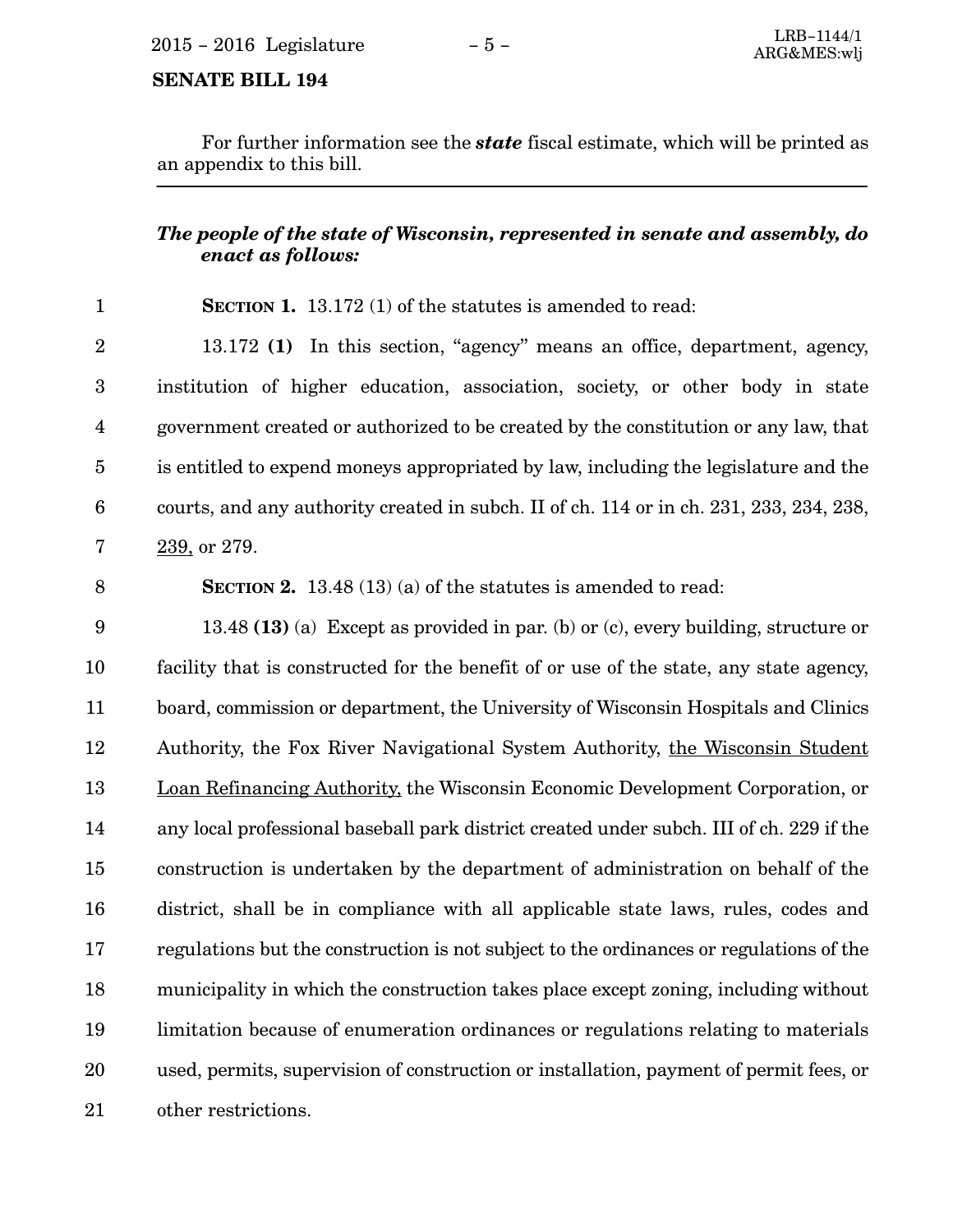2015 − 2016 Legislature − 6 − LRB−1144/1

## **SENATE BILL 194**

| $\mathbf{1}$            | <b>SECTION 3.</b> 13.62 (2) of the statutes is amended to read:                          |
|-------------------------|------------------------------------------------------------------------------------------|
| $\overline{2}$          | 13.62 (2) "Agency" means any board, commission, department, office, society,             |
| $\boldsymbol{3}$        | institution of higher education, council, or committee in the state government, or any   |
| $\overline{\mathbf{4}}$ | authority created in subch. II of ch. 114 or in ch. 231, 232, 233, 234, 237, 238, 239.   |
| $\overline{5}$          | or 279, except that the term does not include a council or committee of the legislature. |
| $6\phantom{.}6$         | <b>SECTION 4.</b> 13.94 (1) (dt) of the statutes is created to read:                     |
| 7                       | 13.94 (1) (dt) Biennially, beginning in 2017, conduct a financial audit of the           |
| 8                       | Wisconsin Student Loan Refinancing Authority and a program evaluation audit of           |
| $9\phantom{.0}$         | the programs administered by the Wisconsin Student Loan Refinancing Authority            |
| 10                      | under ch. 239. The legislative audit bureau shall file a copy of each audit report       |
| 11                      | under this paragraph with the distributees specified in par. (b).                        |
| 12                      | <b>SECTION 5.</b> 13.94 $(1s)$ (c) 9. of the statutes is created to read:                |
| 13                      | 13.94 (1s) (c) 9. The Wisconsin Student Loan Refinancing Authority for the cost          |
| 14                      | of the audit required to be performed under sub. $(1)$ $(dt)$ .                          |
| 15                      | <b>SECTION 6.</b> 13.94 (4) (a) 1. of the statutes is amended to read:                   |
| 16                      | 13.94 (4) (a) 1. Every state department, board, examining board, affiliated              |
| 17                      | credentialing board, commission, independent agency, council or office in the            |
| 18                      | executive branch of state government; all bodies created by the legislature in the       |
| 19                      | legislative or judicial branch of state government; any public body corporate and        |
| 20                      | politic created by the legislature including specifically the Fox River Navigational     |
| 21                      | System Authority, the Lower Fox River Remediation Authority, the Wisconsin               |
| 22                      | Aerospace Authority, the Wisconsin Student Loan Refinancing Authority, the               |
| 23                      | Wisconsin Economic Development Corporation, a professional baseball park district,       |
| 24                      | a local professional football stadium district, a local cultural arts district, and a    |
| 25                      | long-term care district under s. 46.2895; every Wisconsin works agency under subch.      |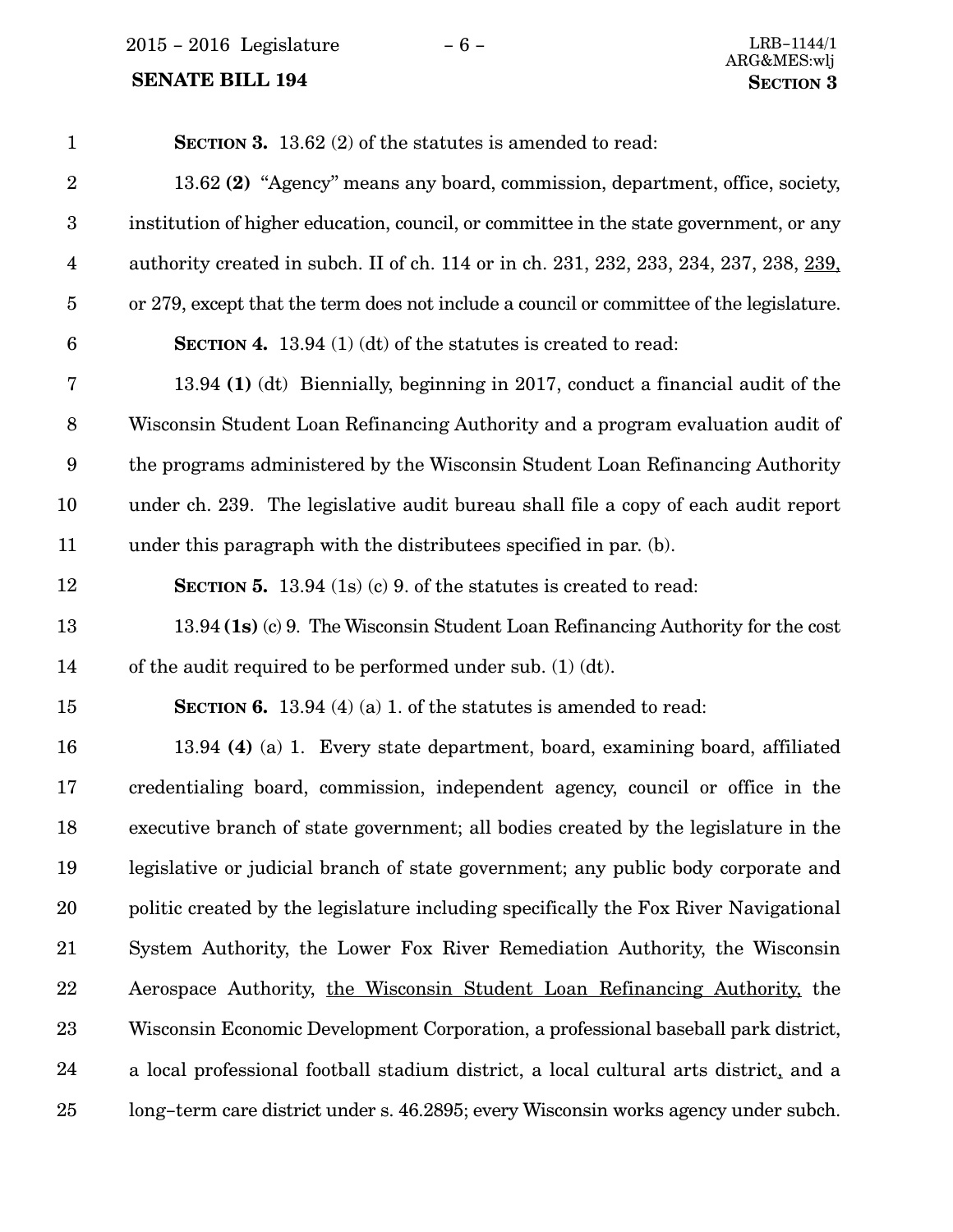$2015 - 2016$  Legislature  $-7 -$ <br>ABC MES-

III of ch. 49; every provider of medical assistance under subch. IV of ch. 49; technical college district boards; every county department under s. 51.42 or 51.437; every nonprofit corporation or cooperative or unincorporated cooperative association to which moneys are specifically appropriated by state law; and every corporation, institution, association or other organization which receives more than 50% of its annual budget from appropriations made by state law, including subgrantee or subcontractor recipients of such funds. 1 2 3 4 5 6 7

8

SECTION 7. 13.95 (intro.) of the statutes is amended to read:

13.95 Legislative fiscal bureau. (intro.) There is created a bureau to be known as the "Legislative Fiscal Bureau" headed by a director. The fiscal bureau shall be strictly nonpartisan and shall at all times observe the confidential nature of the research requests received by it; however, with the prior approval of the requester in each instance, the bureau may duplicate the results of its research for distribution. Subject to s. 230.35 (4) (a) and (f), the director or the director's designated employees shall at all times, with or without notice, have access to all state agencies, the University of Wisconsin Hospitals and Clinics Authority, the Wisconsin Aerospace Authority, the Lower Fox River Remediation Authority, the Wisconsin Student Loan Refinancing Authority, the Wisconsin Economic Development Corporation, and the Fox River Navigational System Authority, and to any books, records, or other documents maintained by such agencies or authorities and relating to their expenditures, revenues, operations, and structure. 9 10 11 12 13 14 15 16 17 18 19 20 21

### 22

SECTION 8. 16.002 (2) of the statutes is amended to read:

16.002 (2) "Departments" means constitutional offices, departments, and independent agencies and includes all societies, associations, and other agencies of state government for which appropriations are made by law, but not including 23 24 25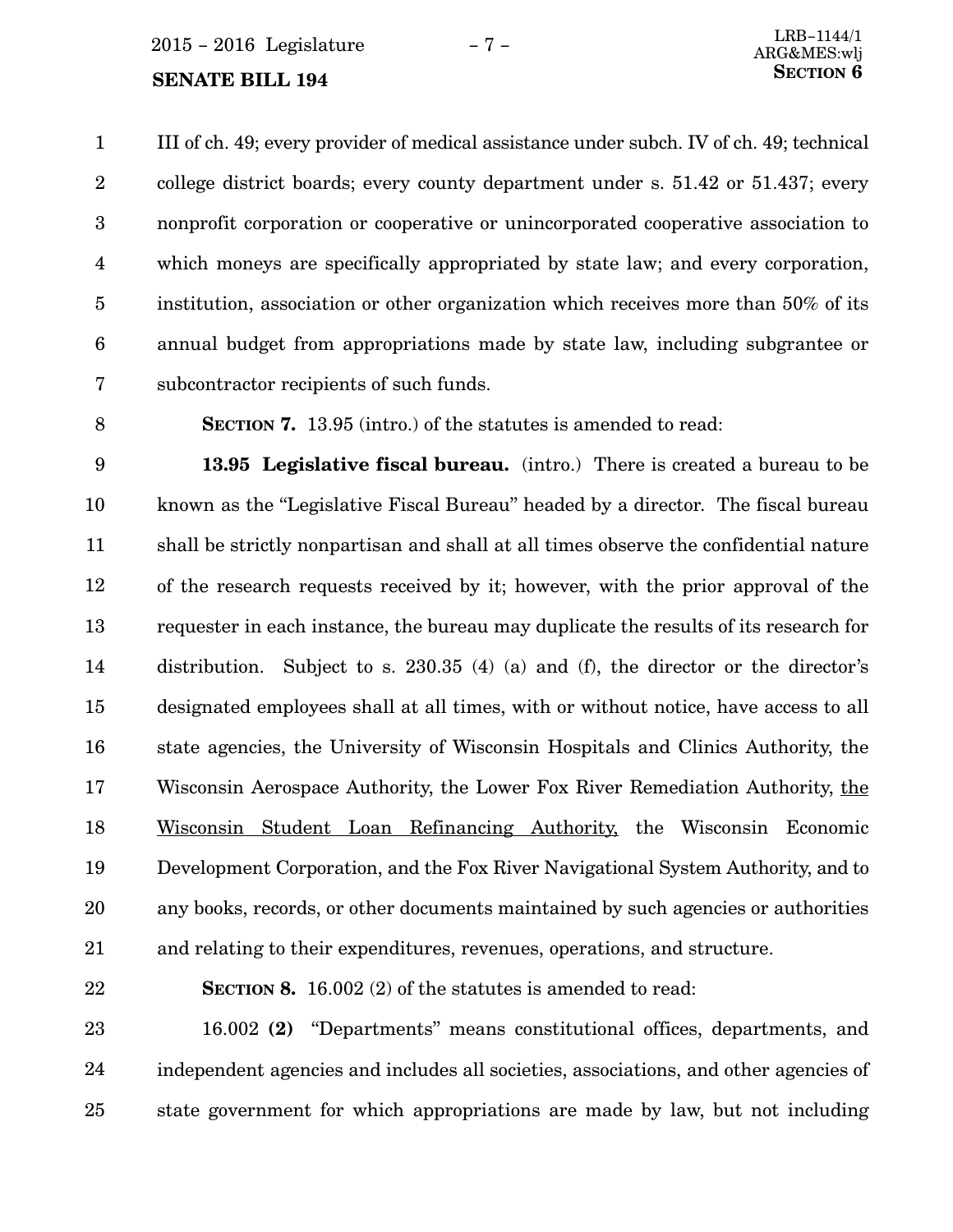#### SENATE BILL 194 SECTION 8

authorities created in subch. II of ch. 114 or in ch. 231, 232, 233, 234, 237, 238, 239, or 279. 1 2

SECTION 9. 16.004 (4) of the statutes is amended to read: 16.004 (4) FREEDOM OF ACCESS. The secretary and such employees of the department as the secretary designates may enter into the offices of state agencies and authorities created under subch. II of ch. 114 and under chs. 231, 233, 234, 237, 238, 239, and 279, and may examine their books and accounts and any other matter that in the secretary's judgment should be examined and may interrogate the agency's employees publicly or privately relative thereto. 3 4 5 6 7 8 9

#### 10

SECTION 10. 16.004 (5) of the statutes is amended to read:

16.004 (5) AGENCIES AND EMPLOYEES TO COOPERATE. All state agencies and authorities created under subch. II of ch. 114 and under chs. 231, 233, 234, 237, 238, 239, and 279, and their officers and employees, shall cooperate with the secretary and shall comply with every request of the secretary relating to his or her functions. 11 12 13 14

#### 15

SECTION 11. 16.004 (12) (a) of the statutes is amended to read:

16.004 (12) (a) In this subsection, "state agency" means an association, authority, board, department, commission, independent agency, institution, office, society, or other body in state government created or authorized to be created by the constitution or any law, including the legislature, the office of the governor, and the courts, but excluding the University of Wisconsin Hospitals and Clinics Authority, the Wisconsin Aerospace Authority, the Lower Fox River Remediation Authority, the Wisconsin Economic Development Corporation, the Wisconsin Student Loan Refinancing Authority, and the Fox River Navigational System Authority. 16 17 18 19 20 21 22 23

SECTION 12. 16.045 (1) (a) of the statutes is amended to read: 24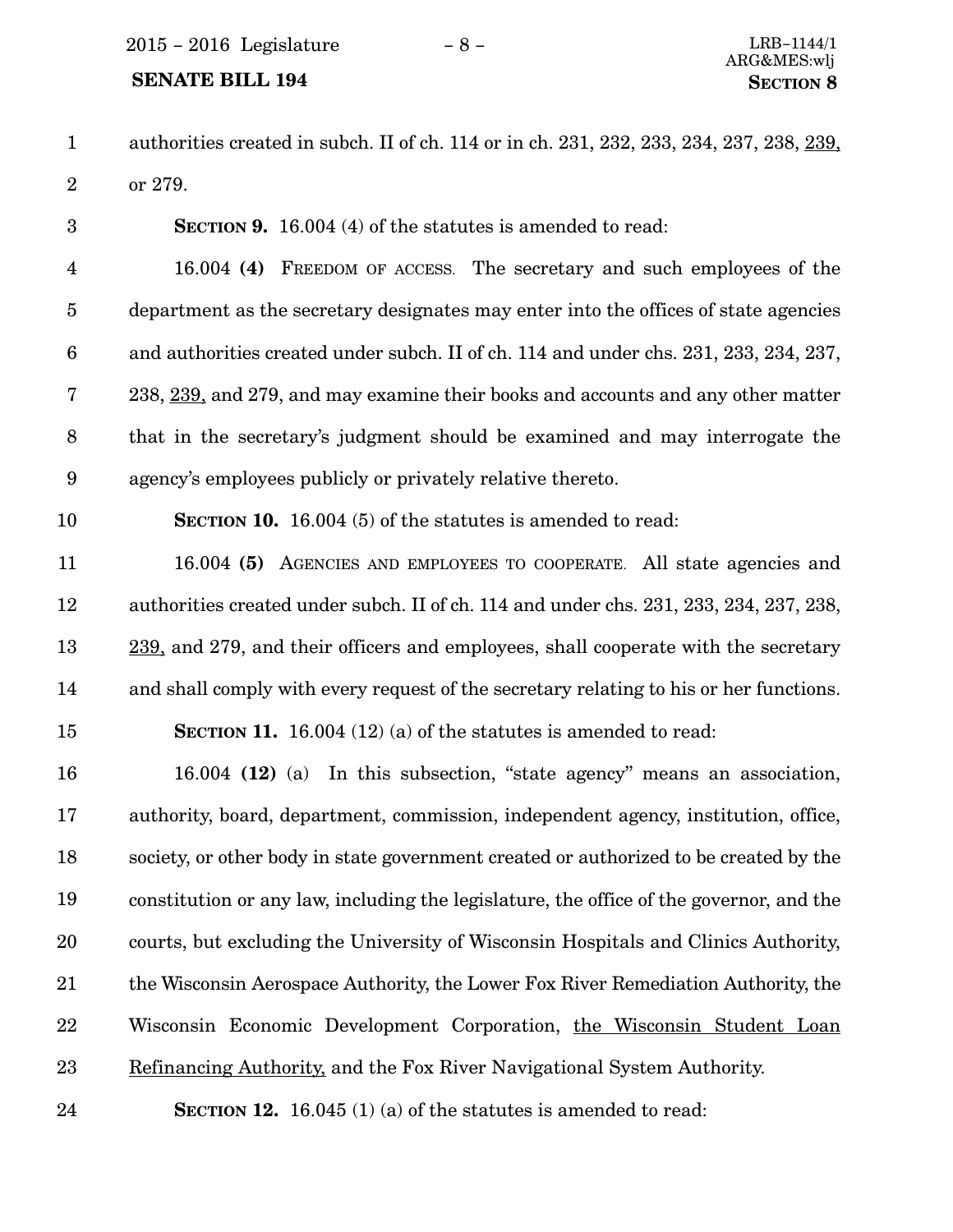2015 – 2016 Legislature − 9 –

### **SENATE BILL 194**

| $\mathbf{1}$     | 16.045 (1) (a) "Agency" means an office, department, independent agency,                   |
|------------------|--------------------------------------------------------------------------------------------|
| $\boldsymbol{2}$ | institution of higher education, association, society, or other body in state              |
| $\boldsymbol{3}$ | government created or authorized to be created by the constitution or any law, that        |
| $\overline{4}$   | is entitled to expend moneys appropriated by law, including the legislature and the        |
| $\bf 5$          | courts, but not including an authority created in subch. II of ch. 114 or in ch. 231, 232, |
| $\boldsymbol{6}$ | 233, 234, 237, 238, 239, or 279.                                                           |
| 7                | <b>SECTION 13.</b> 16.15 (1) (ab) of the statures is amended to read:                      |
| 8                | 16.15 (1) (ab) "Authority" has the meaning given under s. 16.70 (2), but                   |
| 9                | excludes the University of Wisconsin Hospitals and Clinics Authority, the Lower Fox        |
| 10               | River Remediation Authority, the Wisconsin Student Loan Refinancing Authority.             |
| 11               | and the Wisconsin Economic Development Corporation.                                        |
| 12               | <b>SECTION 14.</b> 16.41 (4) of the statutes is amended to read:                           |
| 13               | 16.41 (4) In this section, "authority" means a body created under subch. II of             |
| 14               | ch. 114 or under ch. 231, 233, 234, 237, 238, 239, or 279.                                 |
| 15               | <b>SECTION 15.</b> 16.417 (1) (b) of the statures is amended to read:                      |
| 16               | 16.417 (1) (b) "Authority" means a body created under subch. II of ch. 114 or              |
| 17               | ch. 231, 232, 233, 234, 237, 238, 239, or 279.                                             |
| 18               | SECTION 16. 16.52 (7) of the statutes is amended to read:                                  |
| 19               | 16.52 (7) PETTY CASH ACCOUNT. With the approval of the secretary, each agency              |
| 20               | that is authorized to maintain a contingent fund under s. 20.920 may establish a           |
| 21               | petty cash account from its contingent fund. The procedure for operation and               |
| 22               | maintenance of petty cash accounts and the character of expenditures therefrom             |
| 23               | shall be prescribed by the secretary. In this subsection, "agency" means an office,        |
| 24               | department, independent agency, institution of higher education, association,              |
| 25               | society, or other body in state government created or authorized to be created by the      |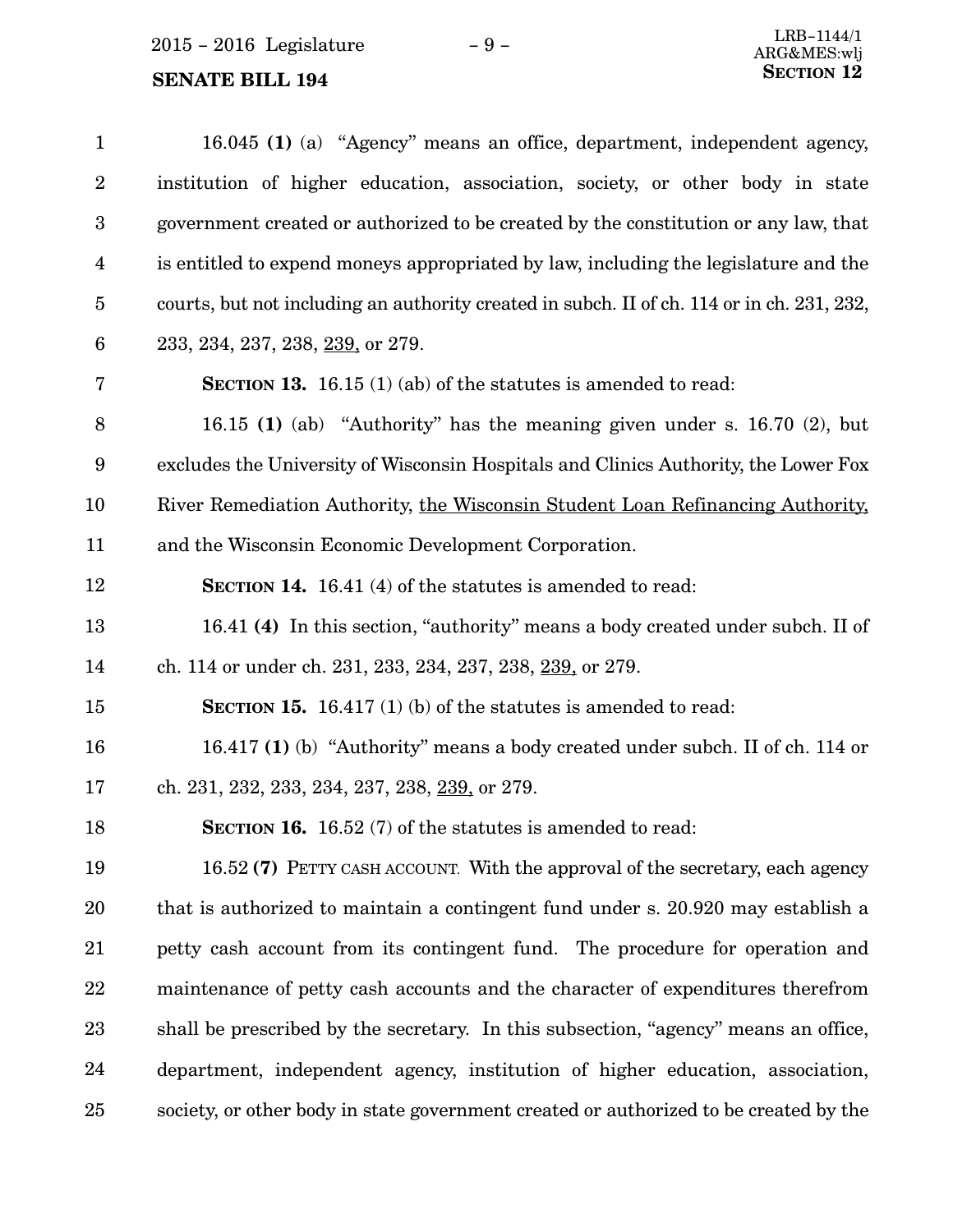2015 − 2016 Legislature − 10 − LRB−1144/1

### **SENATE BILL 194**

24

| $\mathbf{1}$            | constitution or any law, that is entitled to expend moneys appropriated by law,            |
|-------------------------|--------------------------------------------------------------------------------------------|
| $\sqrt{2}$              | including the legislature and the courts, but not including an authority created in        |
| 3                       | subch. II of ch. 114 or in ch. 231, 233, 234, 237, 238, 239, or 279.                       |
| $\overline{\mathbf{4}}$ | <b>SECTION 17.</b> 16.528 (1) (a) of the statutes is amended to read:                      |
| $\overline{5}$          | 16.528 (1) (a) "Agency" means an office, department, independent agency,                   |
| $\boldsymbol{6}$        | institution of higher education, association, society, or other body in state              |
| 7                       | government created or authorized to be created by the constitution or any law, that        |
| $\, 8$                  | is entitled to expend moneys appropriated by law, including the legislature and the        |
| $\boldsymbol{9}$        | courts, but not including an authority created in subch. II of ch. 114 or in ch. 231, 233, |
| 10                      | 234, 237, 238, 239, or 279.                                                                |
| 11                      | <b>SECTION 18.</b> 16.53 (2) of the statutes is amended to read:                           |
| 12                      | 16.53 (2) IMPROPER INVOICES. If an agency receives an improperly completed                 |
| 13                      | invoice, the agency shall notify the sender of the invoice within 10 working days after    |
| 14                      | it receives the invoice of the reason it is improperly completed. In this subsection,      |
| 15                      | "agency" means an office, department, independent agency, institution of higher            |
| 16                      | education, association, society, or other body in state government created or              |
| 17                      | authorized to be created by the constitution or any law, that is entitled to expend        |
| 18                      | moneys appropriated by law, including the legislature and the courts, but not              |
| 19                      | including an authority created in subch. II of ch. 114 or in ch. 231, 233, 234, 237, 238,  |
| 20                      | 239, or 279.                                                                               |
| 21                      | <b>SECTION 19.</b> 16.54 (9) (a) 1. of the statutes is amended to read:                    |
| 22                      | 16.54 (9) (a) 1. "Agency" means an office, department, independent agency,                 |
| 23                      | institution of higher education, association, society or other body in state               |

government created or authorized to be created by the constitution or any law, which is entitled to expend moneys appropriated by law, including the legislature and the 25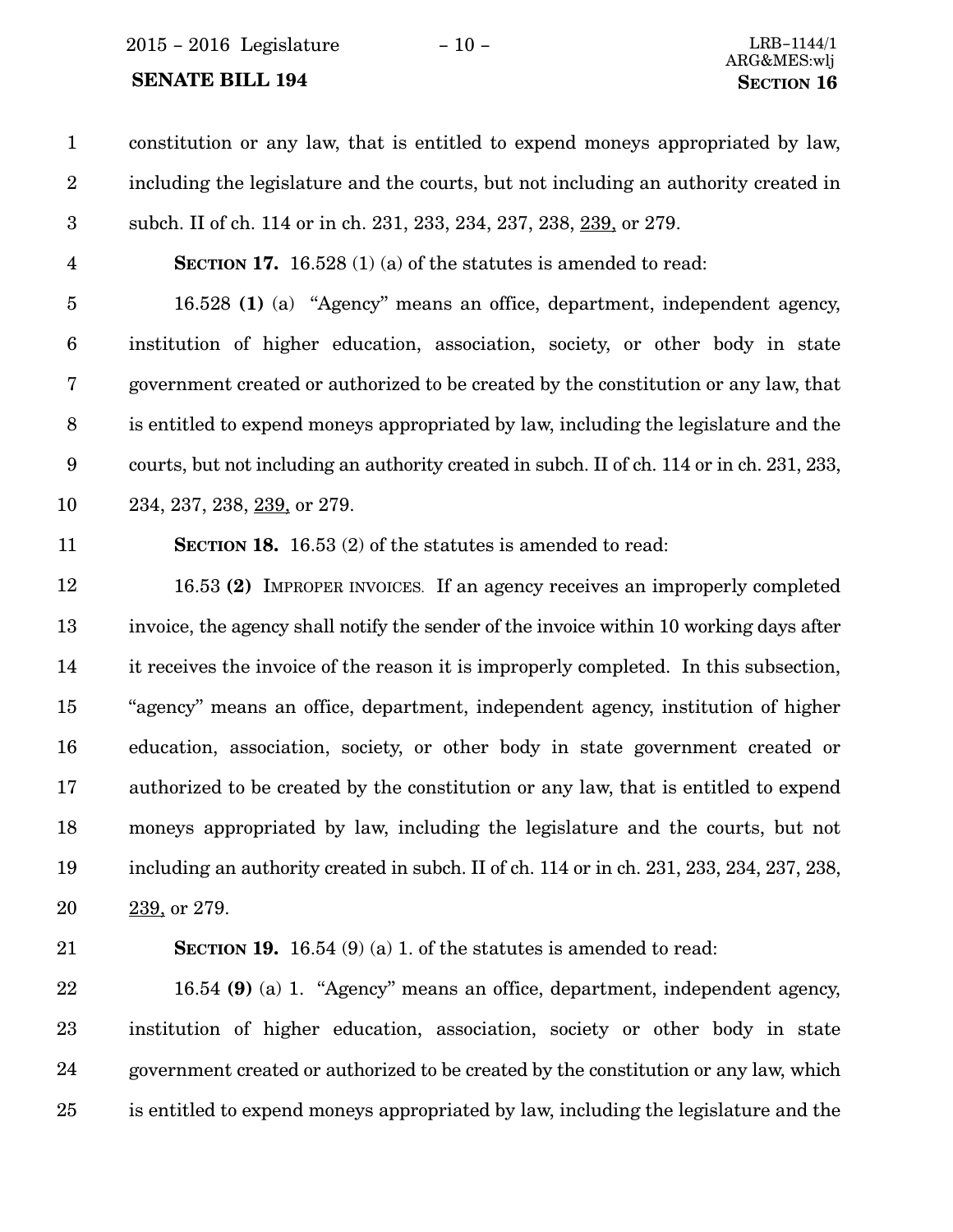$2015 - 2016$  Legislature  $-11 -$ 

#### **SENATE BILL 194**

courts, but not including an authority created in subch. II of ch. 114 or in ch. 231, 233, 234, 237, 238, 239, or 279. 1 2

SECTION 20. 16.765 (1) of the statutes is amended to read: 3

16.765 (1) Contracting agencies, the University of Wisconsin Hospitals and Clinics Authority, the Fox River Navigational System Authority, the Wisconsin Aerospace Authority, the Lower Fox River Remediation Authority, the Wisconsin Student Loan Refinancing Authority, the Wisconsin Economic Development Corporation, and the Bradley Center Sports and Entertainment Corporation shall include in all contracts executed by them a provision obligating the contractor not to discriminate against any employee or applicant for employment because of age, race, religion, color, handicap, sex, physical condition, developmental disability as defined in s. 51.01 (5), sexual orientation as defined in s. 111.32 (13m), or national origin and, except with respect to sexual orientation, obligating the contractor to take affirmative action to ensure equal employment opportunities. 4 5 6 7 8 9 10 11 12 13 14

15

SECTION 21. 16.765 (2) of the statutes is amended to read:

16.765 (2) Contracting agencies, the University of Wisconsin Hospitals and Clinics Authority, the Fox River Navigational System Authority, the Wisconsin Aerospace Authority, the Lower Fox River Remediation Authority, the Wisconsin Student Loan Refinancing Authority, the Wisconsin Economic Development Corporation, and the Bradley Center Sports and Entertainment Corporation shall include the following provision in every contract executed by them: "In connection with the performance of work under this contract, the contractor agrees not to discriminate against any employee or applicant for employment because of age, race, religion, color, handicap, sex, physical condition, developmental disability as defined in s. 51.01 (5), sexual orientation or national origin. This provision shall include, but 16 17 18 19 20 21 22 23 24 25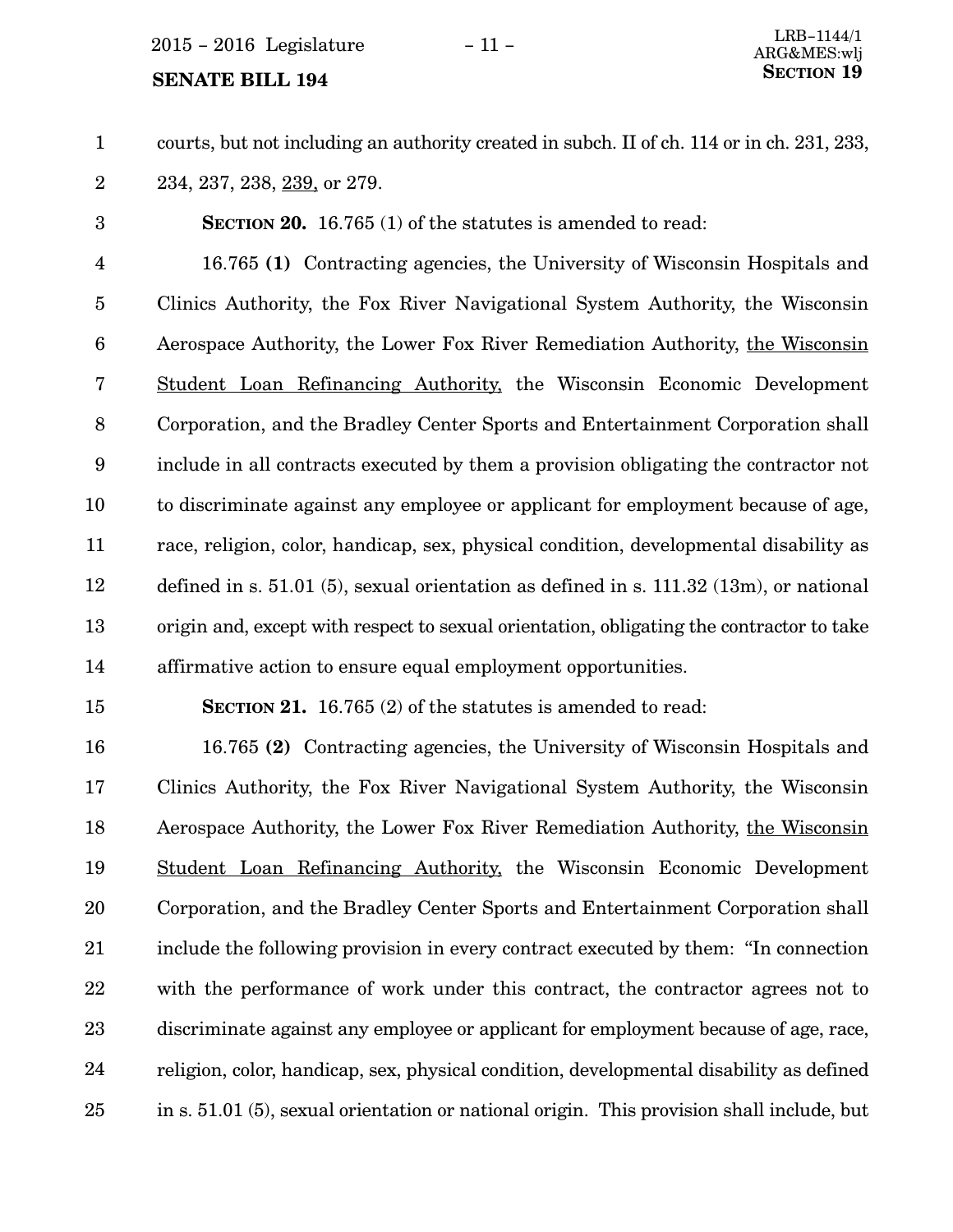2015 − 2016 Legislature − 12 − LRB−1144/1

#### SENATE BILL 194 SECTION 21

not be limited to, the following: employment, upgrading, demotion or transfer; recruitment or recruitment advertising; layoff or termination; rates of pay or other forms of compensation; and selection for training, including apprenticeship. Except with respect to sexual orientation, the contractor further agrees to take affirmative action to ensure equal employment opportunities. The contractor agrees to post in conspicuous places, available for employees and applicants for employment, notices to be provided by the contracting officer setting forth the provisions of the nondiscrimination clause". SECTION 22. 16.765 (5) of the statutes is amended to read: 16.765 (5) The head of each contracting agency and the boards of directors of the University of Wisconsin Hospitals and Clinics Authority, the Fox River Navigational System Authority, the Wisconsin Aerospace Authority, the Lower Fox River Remediation Authority, the Wisconsin Student Loan Refinancing Authority, the Wisconsin Economic Development Corporation, and the Bradley Center Sports and Entertainment Corporation shall be primarily responsible for obtaining compliance by any contractor with the nondiscrimination and affirmative action provisions prescribed by this section, according to procedures recommended by the department. The department shall make recommendations to the contracting agencies and the boards of directors of the University of Wisconsin Hospitals and Clinics Authority, the Fox River Navigational System Authority, the Wisconsin Aerospace Authority, the Lower Fox River Remediation Authority, the Wisconsin 1 2 3 4 5 6 7 8 9 10 11 12 13 14 15 16 17 18 19 20 21

Student Loan Refinancing Authority, the Wisconsin Economic Development Corporation, and the Bradley Center Sports and Entertainment Corporation for improving and making more effective the nondiscrimination and affirmative action 22 23 24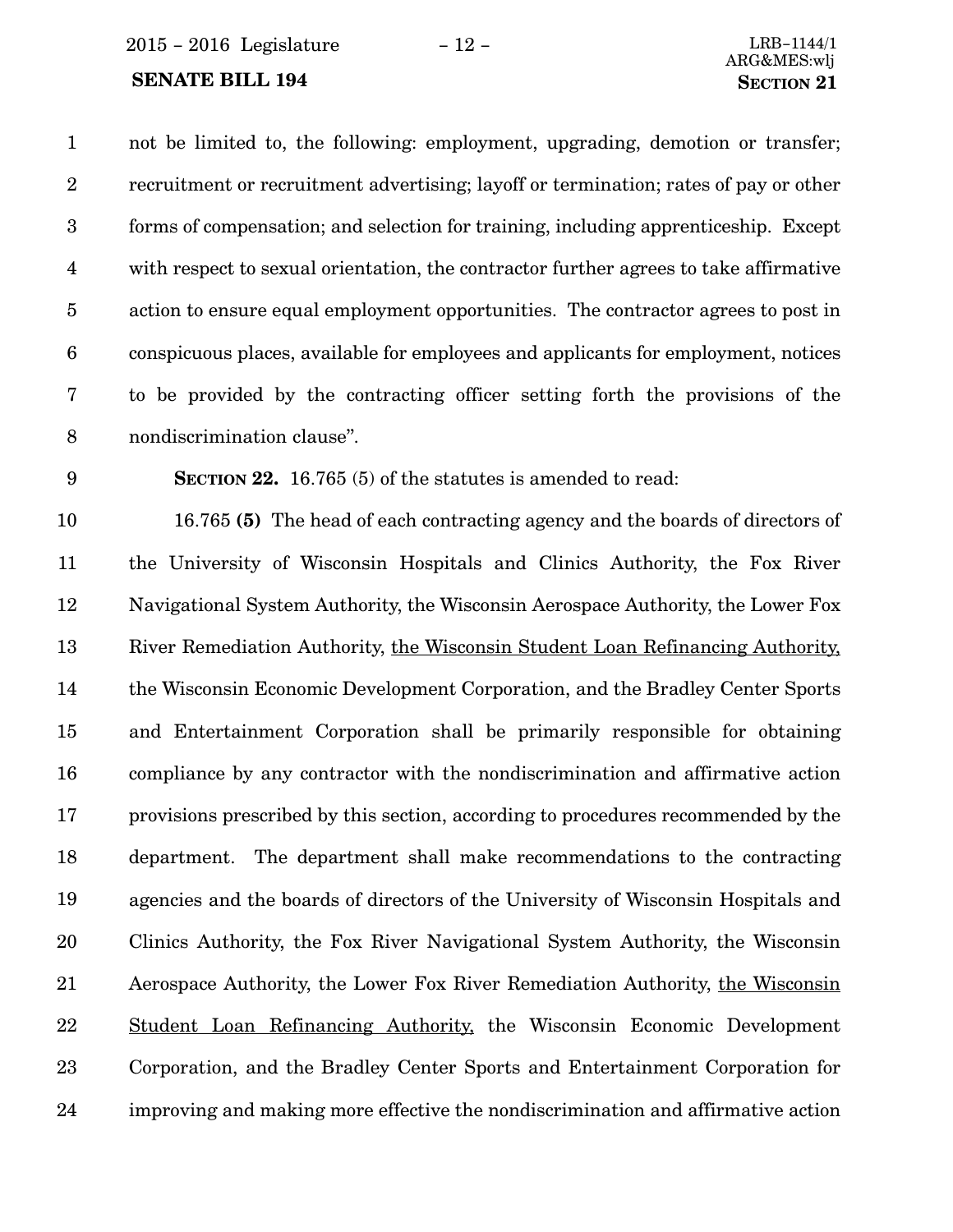2015 − 2016 Legislature − 13 − LRB−1144/1

#### **SENATE BILL 194**

provisions of contracts. The department shall promulgate such rules as may be necessary for the performance of its functions under this section. 1 2

3

13

SECTION 23. 16.765 (6) of the statutes is amended to read:

16.765 (6) The department may receive complaints of alleged violations of the nondiscrimination provisions of such contracts. The department shall investigate and determine whether a violation of this section has occurred. The department may delegate this authority to the contracting agency, the University of Wisconsin Hospitals and Clinics Authority, the Fox River Navigational System Authority, the Wisconsin Aerospace Authority, the Lower Fox River Remediation Authority, the Wisconsin Student Loan Refinancing Authority, the Wisconsin Economic Development Corporation, or the Bradley Center Sports and Entertainment Corporation for processing in accordance with the department's procedures. 4 5 6 7 8 9 10 11 12

SECTION 24. 16.765 (7) (intro.) of the statutes is amended to read:

16.765 (7) (intro.) When a violation of this section has been determined by the department, the contracting agency, the University of Wisconsin Hospitals and Clinics Authority, the Fox River Navigational System Authority, the Wisconsin Aerospace Authority, the Lower Fox River Remediation Authority, the Wisconsin Student Loan Refinancing Authority, the Wisconsin Economic Development Corporation, or the Bradley Center Sports and Entertainment Corporation, the contracting agency, the University of Wisconsin Hospitals and Clinics Authority, the Fox River Navigational System Authority, the Wisconsin Aerospace Authority, the Lower Fox River Remediation Authority, the Wisconsin Student Loan Refinancing Authority, the Wisconsin Economic Development Corporation, or the Bradley Center Sports and Entertainment Corporation shall: 14 15 16 17 18 19 20 21 22 23 24

25

SECTION 25. 16.765 (7) (d) of the statutes is amended to read: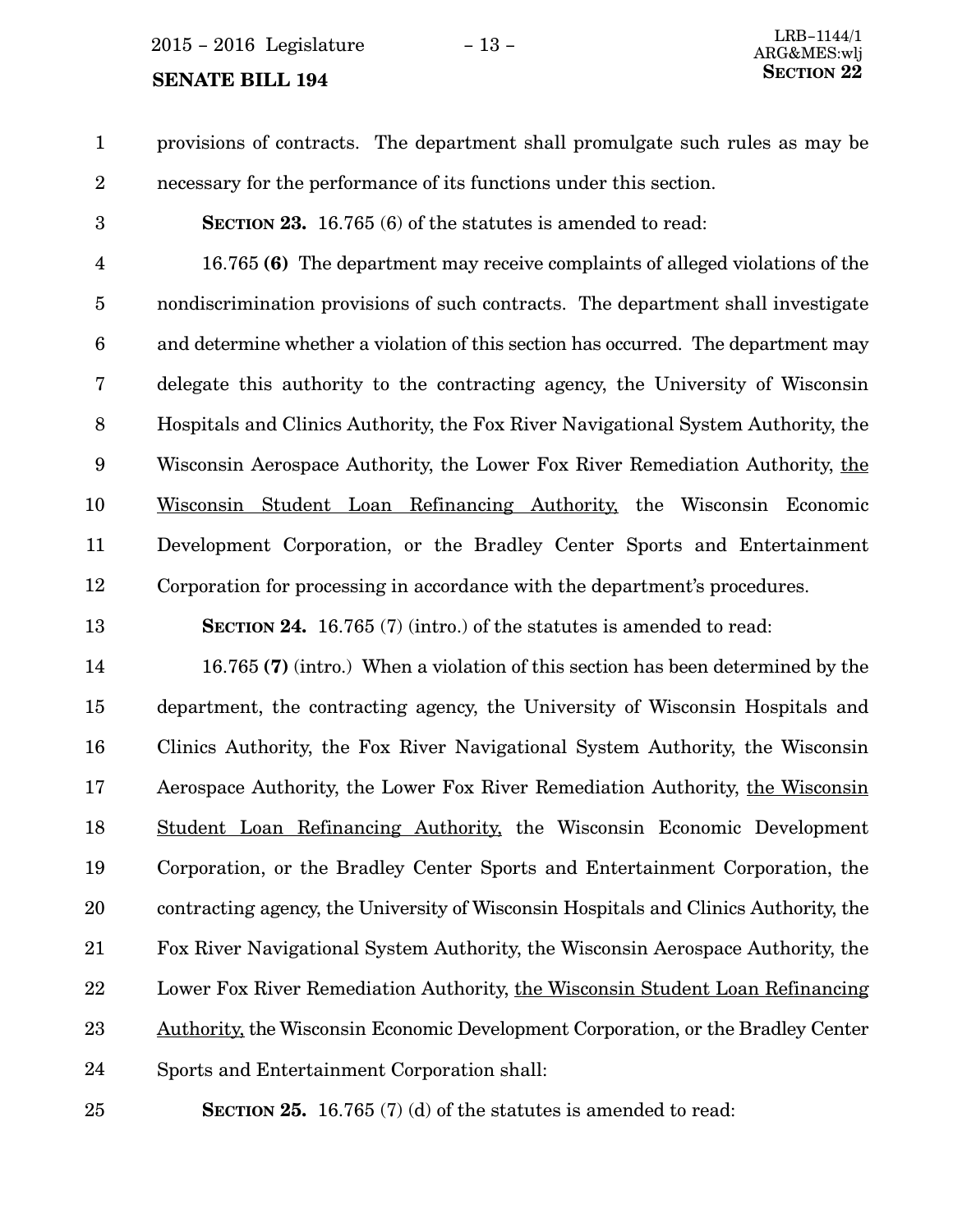2015 − 2016 Legislature − 14 − LRB−1144/1

## **SENATE BILL 194**

| $\mathbf{1}$     | 16.765 (7) (d) Direct the violating party to take immediate steps to prevent               |
|------------------|--------------------------------------------------------------------------------------------|
| $\overline{2}$   | further violations of this section and to report its corrective action to the contracting  |
| $\boldsymbol{3}$ | agency, the University of Wisconsin Hospitals and Clinics Authority, the Fox River         |
| $\overline{4}$   | Navigational System Authority, the Wisconsin Aerospace Authority, the Lower Fox            |
| $\overline{5}$   | River Remediation Authority, the Wisconsin Student Loan Refinancing Authority,             |
| $6\phantom{.}6$  | the Wisconsin Economic Development Corporation, or the Bradley Center Sports               |
| 7                | and Entertainment Corporation.                                                             |
| 8                | SECTION 26. 16.765 (8) of the statutes is amended to read:                                 |
| 9                | 16.765 (8) If further violations of this section are committed during the term             |
| 10               | of the contract, the contracting agency, the Fox River Navigational System Authority,      |
| 11               | the Wisconsin Aerospace Authority, the Lower Fox River Remediation Authority, the          |
| 12               | Wisconsin Student Loan Refinancing Authority, the Wisconsin Economic                       |
| 13               | Development Corporation, or the Bradley Center Sports and Entertainment                    |
| 14               | Corporation may permit the violating party to complete the contract, after complying       |
| 15               | with this section, but thereafter the contracting agency, the Fox River Navigational       |
| 16               | System Authority, the Wisconsin Aerospace Authority, the Lower Fox River                   |
| 17               | Remediation Authority, the Wisconsin Student Loan Refinancing Authority, the               |
| 18               | Wisconsin Economic Development Corporation, or the Bradley Center Sports and               |
| 19               | Entertainment Corporation shall request the department to place the name of the            |
| 20               | party on the ineligible list for state contracts, or the contracting agency, the Fox River |
| 21               | Navigational System Authority, the Wisconsin Aerospace Authority, the Lower Fox            |
| 22               | River Remediation Authority, the Wisconsin Student Loan Refinancing Authority,             |
| 23               | the Wisconsin Economic Development Corporation, or the Bradley Center Sports               |
| 24               | and Entertainment Corporation may terminate the contract without liability for the         |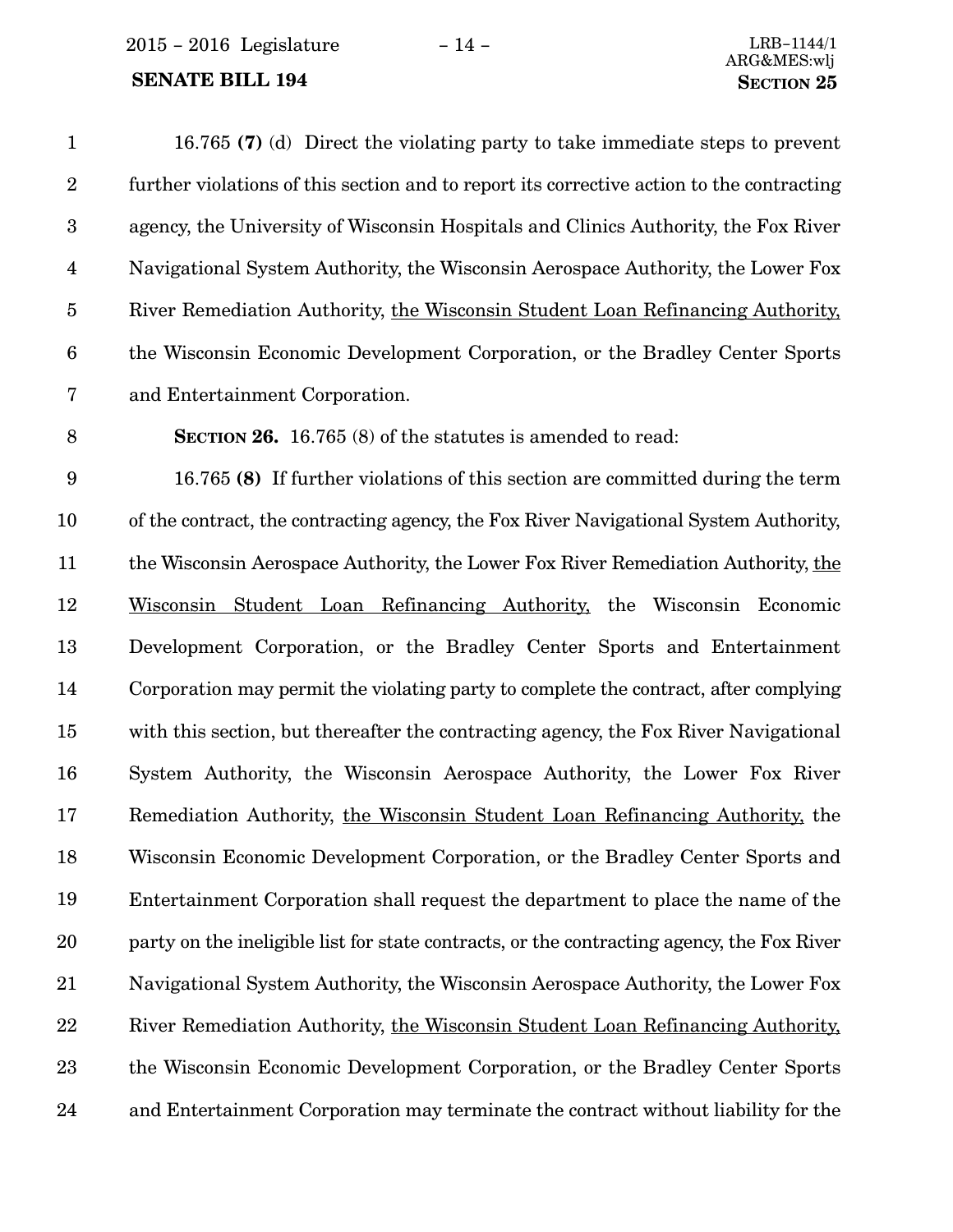$2015 - 2016$  Legislature  $-15 -$ 

#### **SENATE BILL 194**

uncompleted portion or any materials or services purchased or paid for by the contracting party for use in completing the contract. 1 2

3

SECTION 27. 16.85 (2) of the statutes is amended to read:

16.85 (2) To furnish engineering, architectural, project management, and other building construction services whenever requisitions therefor are presented to the department by any agency. The department may deposit moneys received from the provision of these services in the account under s. 20.505 (1) (kc) or in the general fund as general purpose revenue  $-$  earned. In this subsection, "agency" means an office, department, independent agency, institution of higher education, association, society, or other body in state government created or authorized to be created by the constitution or any law, which is entitled to expend moneys appropriated by law, including the legislature and the courts, but not including an authority created in subch. II of ch. 114 or in ch. 231, 233, 234, 237, 238, 239, or 279. 4 5 6 7 8 9 10 11 12 13

14

SECTION 28. 16.865 (8) of the statutes is amended to read:

16.865 (8) Annually in each fiscal year, allocate as a charge to each agency a proportionate share of the estimated costs attributable to programs administered by the agency to be paid from the appropriation under s. 20.505 (2) (k). The department may charge premiums to agencies to finance costs under this subsection and pay the costs from the appropriation on an actual basis. The department shall deposit all collections under this subsection in the appropriation account under s. 20.505 (2) (k). Costs assessed under this subsection may include judgments, investigative and adjustment fees, data processing and staff support costs, program administration costs, litigation costs, and the cost of insurance contracts under sub. (5). In this subsection, "agency" means an office, department, independent agency, institution of higher education, association, society, or other body in state government created 15 16 17 18 19 20 21 22 23 24 25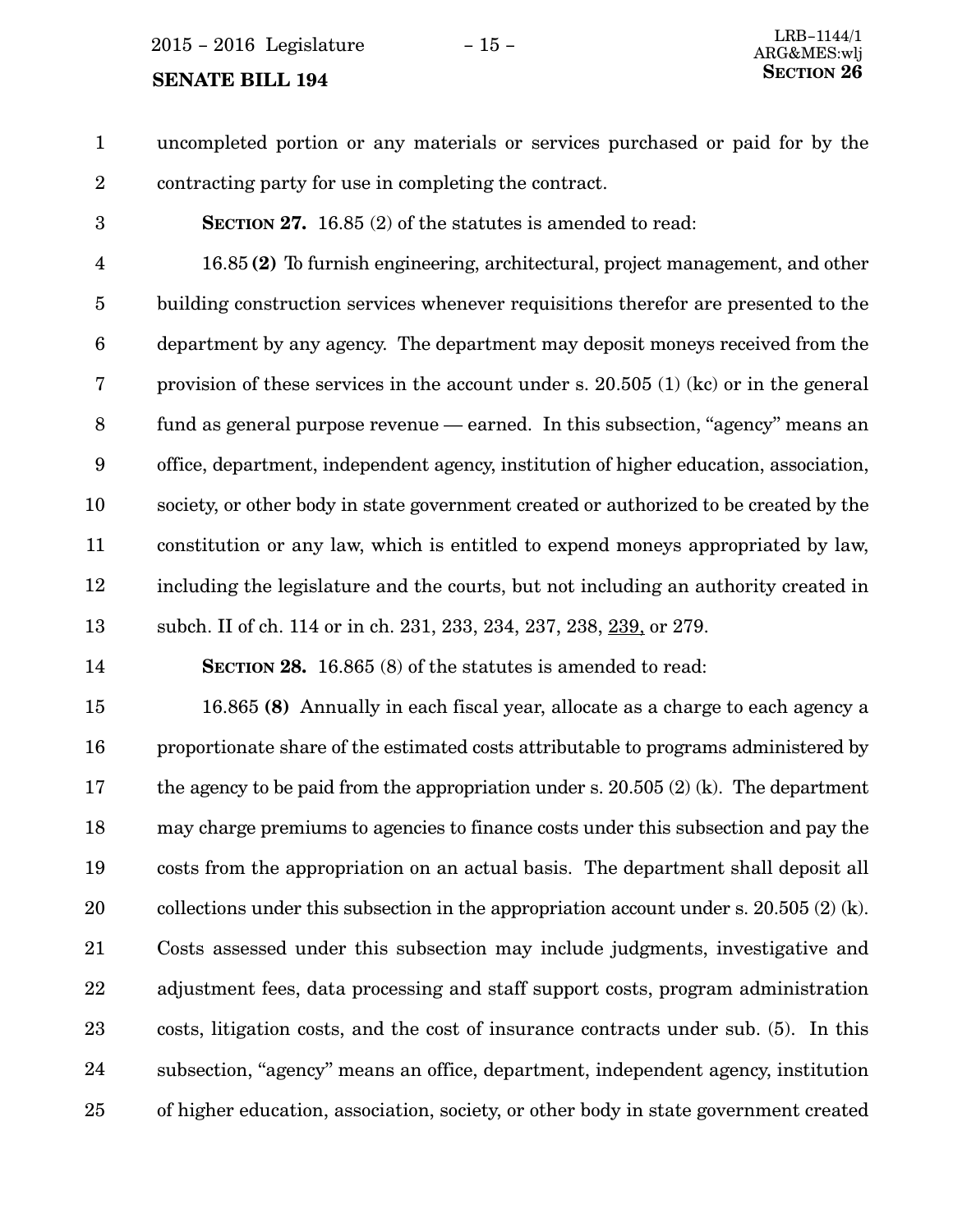2015 − 2016 Legislature − 16 − LRB−1144/1

### SENATE BILL 194 SECTION 28

| $\mathbf{1}$   | or authorized to be created by the constitution or any law, that is entitled to expend    |
|----------------|-------------------------------------------------------------------------------------------|
| $\overline{2}$ | moneys appropriated by law, including the legislature and the courts, but not             |
| 3              | including an authority created in subch. II of ch. 114 or in ch. 231, 232, 233, 234, 237, |
| 4              | 238, 239, or 279.                                                                         |
| $\overline{5}$ | <b>SECTION 29.</b> 19.42 (10) (t) of the statutes is created to read:                     |
| 6              | $19.42$ (10) (t) The chief executive officer and members of the board of directors        |
| 7              | of the Wisconsin Student Loan Refinancing Authority.                                      |
| 8              | <b>SECTION 30.</b> 19.42 (13) (p) of the statutes is created to read:                     |
| 9              | 19.42 $(13)$ (p) The chief executive officer and members of the board of directors        |
| 10             | of the Wisconsin Student Loan Refinancing Authority.                                      |
| 11             | <b>SECTION 31.</b> 20.005 (3) (schedule) of the statutes: at the appropriate place,       |
| 12             | insert the following amounts for the purposes indicated:                                  |
| 13             | 2016-17<br>2015-16                                                                        |
| 14             | <b>Wisconsin Student Loan Refinancing</b><br>20.195                                       |
| 15             | Authority                                                                                 |
| 16             | (1)<br>STUDENT LOAN REFINANCING PROGRAM                                                   |
| 17             | Initial funding<br><b>GPR</b><br>B<br>$-0-$<br>(a)<br>$-0-$                               |
| 18             | <b>SECTION 32.</b> 20.195 of the statutes is created to read:                             |
| 19             | Wisconsin Student Loan Refinancing Authority.<br>20.195<br>There is                       |
| 20             | appropriated to the Wisconsin Student Loan Refinancing Authority for the following        |
| 21             | programs:                                                                                 |
| 22             | (1) STUDENT LOAN REFINANCING PROGRAM. (a) <i>Initial funding</i> . Biennially, the        |
| 23             | amounts in the schedule to fund the initial costs of operating the Wisconsin Student      |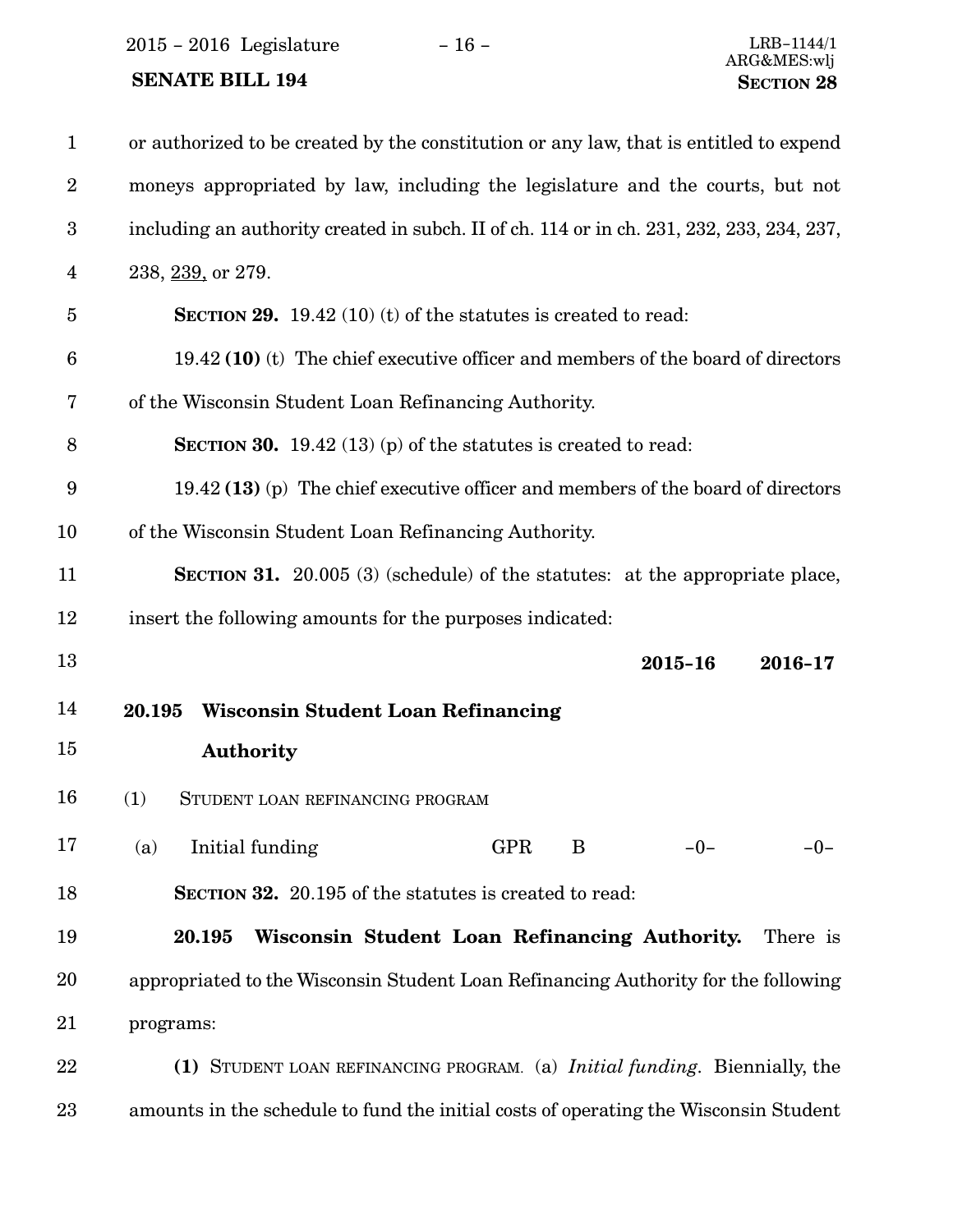# SENATE BILL 194 SECTION 32

Loan Refinancing Authority and to start the student loan refinancing program under ch. 239. 1 2

SECTION 33. 39.28 (7) of the statutes is created to read: 39.28 (7) The board shall create on its Internet site a link to that portion of the department of financial institutions' Internet site created under s. 224.30 (5) (c) and (d). 3 4 5 6

7

SECTION 34. 39.52 of the statutes is created to read:

39.52 Student loan debt reports. (1) By January 1 of each year, the Board of Regents of the University of Wisconsin System shall provide to the board the average amount of student loan incurred in the previous year by resident undergraduate students enrolled in each institution within that system, the technical college system board shall provide to the board the average amount of student loan debt incurred in the previous year by resident undergraduate students enrolled in each technical college within that system, each tribally controlled college in this state shall provide to the board the average amount of student loan debt incurred in the previous year by resident undergraduate students enrolled in that tribally controlled college, and the Wisconsin Association of Independent Colleges and Universities or a successor organization shall provide to the board the average amount of student loan debt incurred in the previous year by resident undergraduate students enrolled in each of the private, nonprofit accredited institutions of higher education in this state. 8 9 10 11 12 13 14 15 16 17 18 19 20 21

22

(2) By March 1 of each year, the board shall do all of the following:

(a) Compile the information provided to the board under sub. (1) and, from that information, compute the statewide average amount of student loan debt incurred 23 24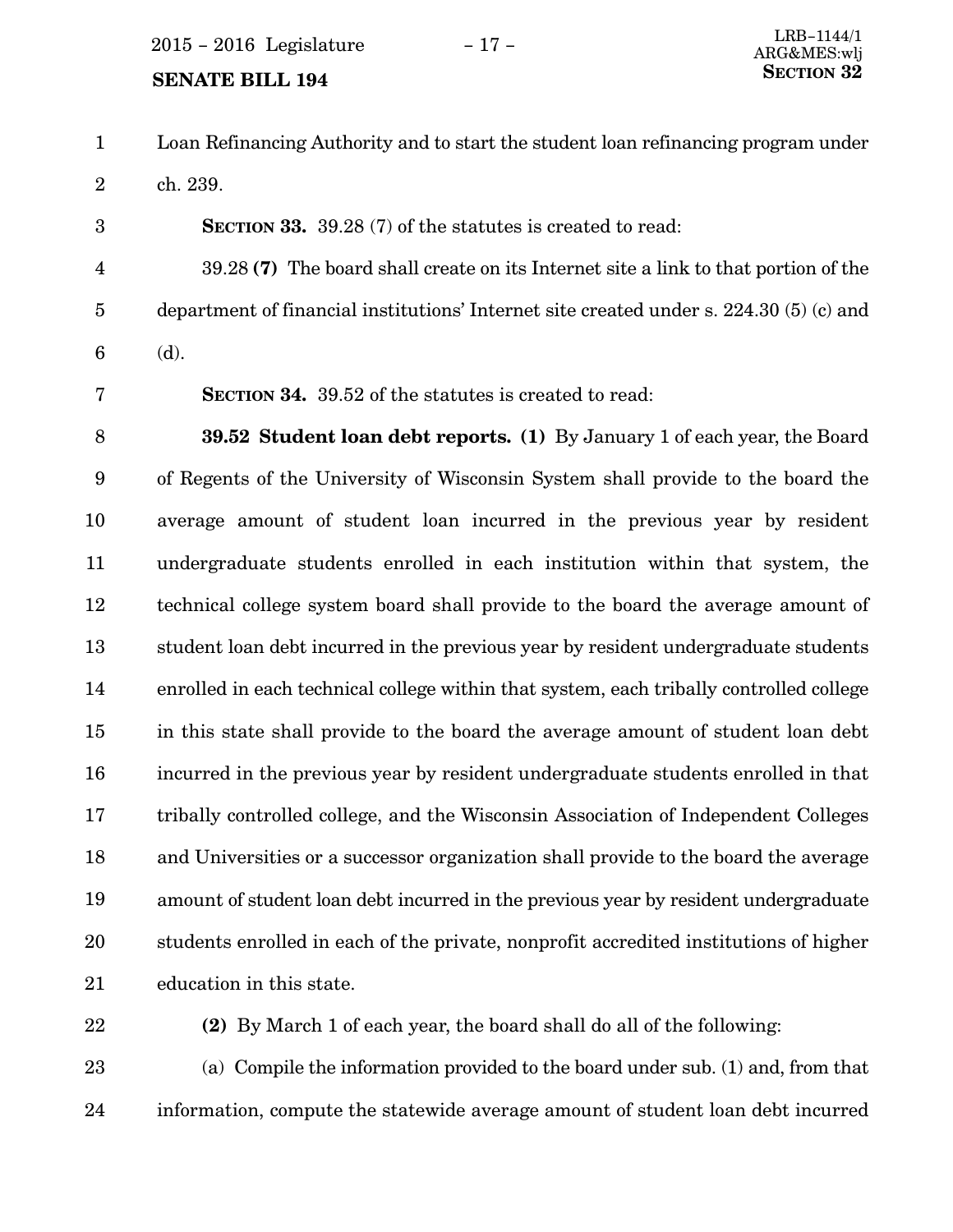### SENATE BILL 194 SECTION 34

in the previous year by resident undergraduate students enrolled in the institutions specified in sub. (1). 1 2

(b) Compare the amount computed under par. (a) to the national average amount of student loan debt incurred in the previous year by undergraduate students enrolled in institutions of higher education in the United States. 3 4 5

(c) Compare the amount computed under par. (a) to the statewide average amount of student loan debt incurred in the previous year by undergraduate students in the state with the lowest ratio of statewide average student loan debt to the lowest quintile of state per capita income. 6 7 8 9

(d) Submit to the joint committee on finance a report regarding student loan debt incurred in the previous year by resident undergraduate students at the institutions specified in sub. (1). The report shall include the information provided to the board under sub. (1), the statewide average amount of student loan debt computed under par. (a), and the comparisons described in pars. (b) and (c). 10 11 12 13 14

15

SECTION 35. 39.54 of the statutes is created to read:

**39.54 Student lending transparency.** (1) In this section, "institution of higher education" means an institution or college campus within the University of Wisconsin System, a technical college within the technical college system, a tribally controlled college, or a private, nonprofit institution of higher education located in this state that provides an educational program for which the institution awards an associate degree or higher or provides a program that is acceptable toward such a degree. 16 17 18 19 20 21 22

(2) Each institution of higher education shall provide to a prospective or newly accepted student and to the student's parents clearly outlined and easy−to−understand information pertaining to all of the following: 23 24 25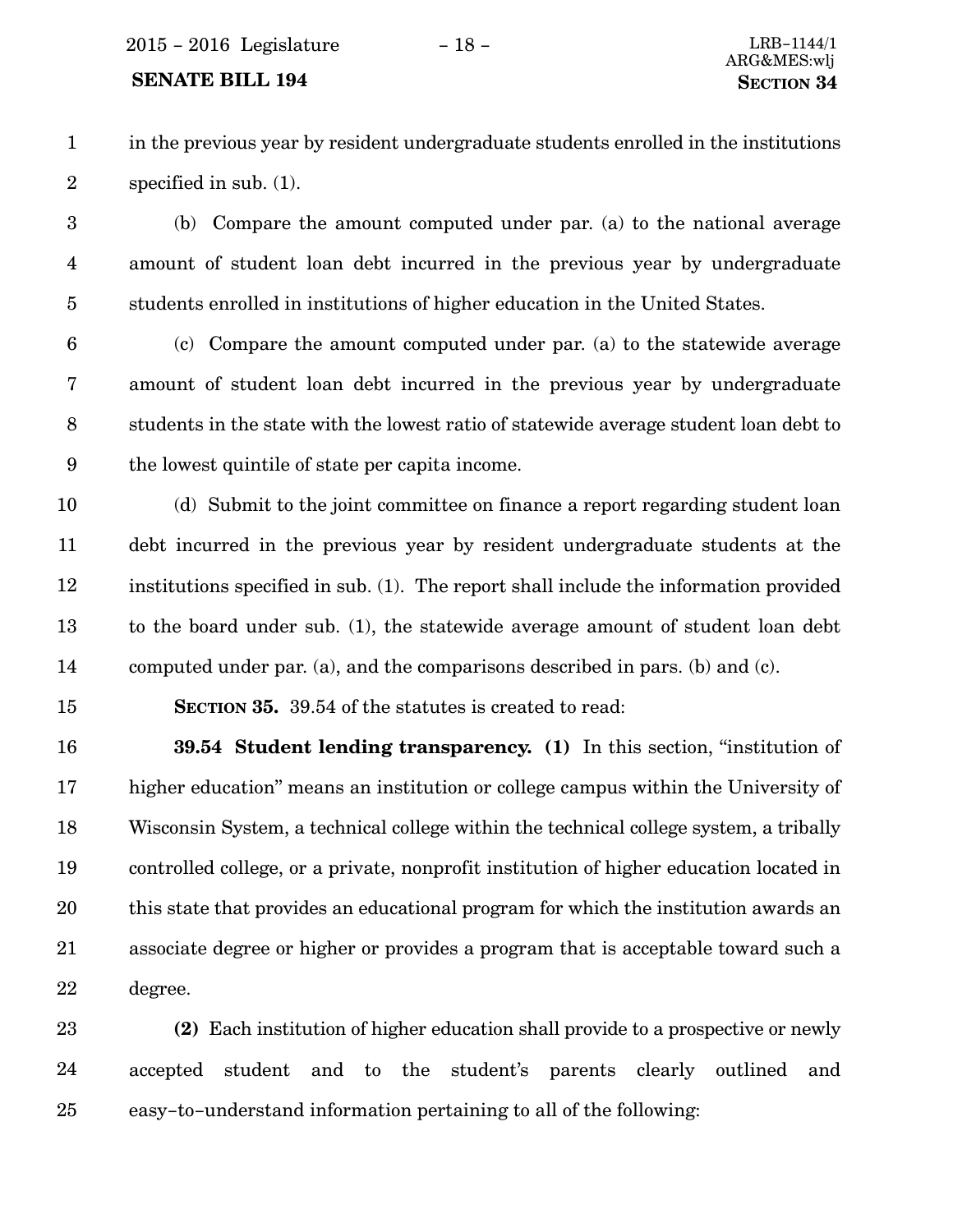$2015 - 2016$  Legislature  $-19 -$ 

#### **SENATE BILL 194**

(a) The total cost of attendance at the institution of higher education. (b) The approximate or, if known, the actual total amount of financial aid that the student would receive from the institution of higher education, and the approximate or, if known, the actual total amount of student loan debt that the student would accumulate, over the course of 4 years if the student were to attend the institution of higher education for 4 years. (c) Student loan rates, repayment plans, default rates, and the actual monthly payment that would be required to pay the student loan debt described in par. (b) when the loan becomes due. (3) Each institution of higher education shall create on its Internet site a link to that portion of the department of financial institutions' Internet site created under s. 224.30 (5) (c) and (d). SECTION 36. 39.56 of the statutes is created to read: 39.56 Loan counseling. (1) DEFINITION. In this section, "institution of higher 1 2 3 4 5 6 7 8 9 10 11 12 13 14

education" means an institution or college campus within the University of Wisconsin System, a technical college under ch. 38, or any private, nonprofit, educational institution located in this state that provides an educational program for which it awards an associate degree or higher. 15 16 17 18

(2) APPLICABILITY. This section applies to any student loan offered by an institution of higher education or a private lender or recommended to a student by an institution of higher education, other than a federally funded, federally insured, or federally guaranteed loan for which counseling is required by 20 USC 1092. 19 20 21 22

(3) ENTRANCE COUNSELING. (a) Before a student enters into a student loan agreement, an institution of higher education shall provide the student with comprehensive information on the terms and conditions of a loan and the 23 24 25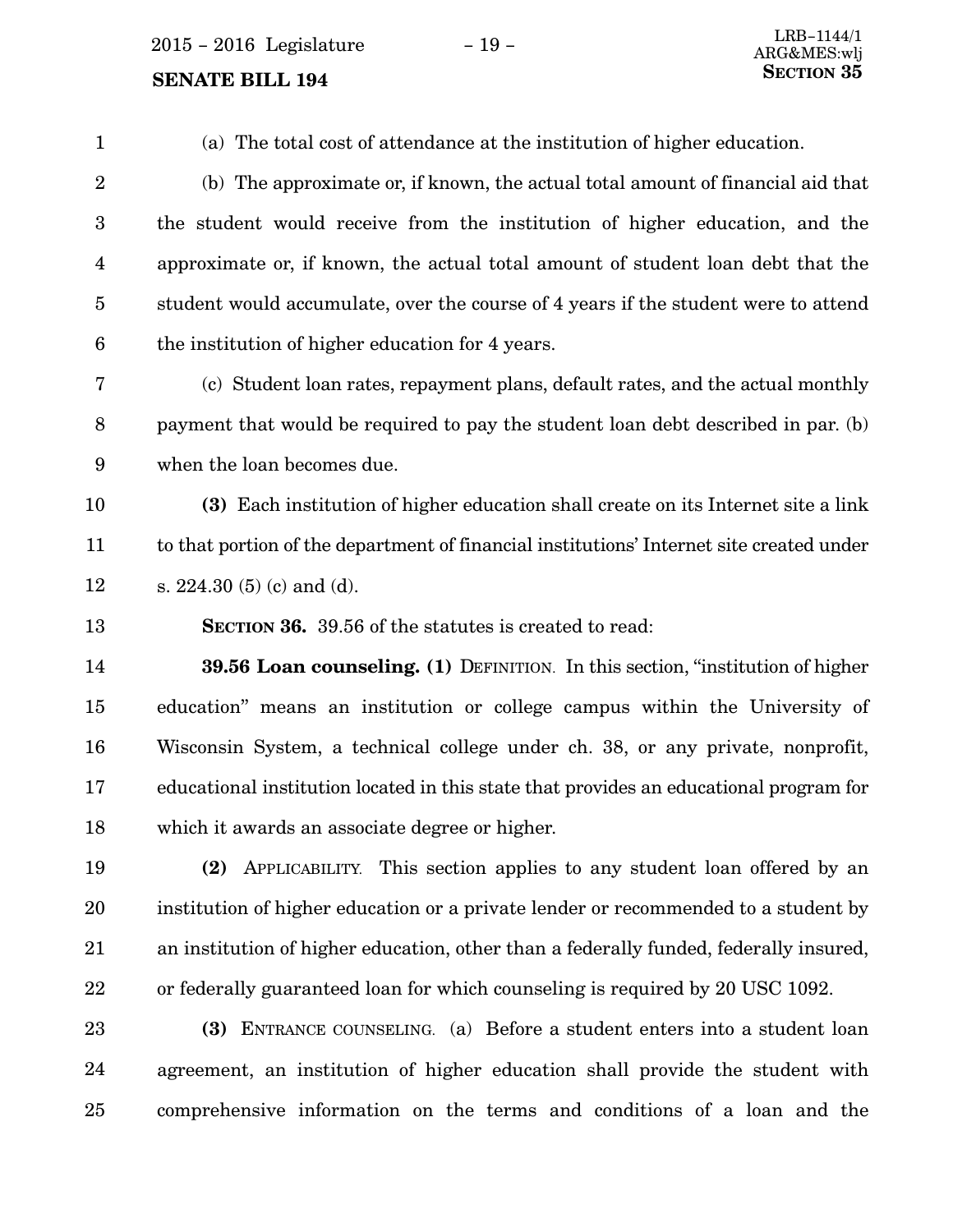2015 − 2016 Legislature − 20 − LRB−1144/1

### SENATE BILL 194 SECTION 36

responsibilities the student has with respect to the loan. The institution shall provide the information during a counseling session conducted in person, on a written form provided to the student that the student signs and returns, or online, with the student acknowledging receipt of the information. The information provided shall include all of the following: 1. To the extent practicable, the effect of accepting the loan to be disbursed on the eligibility of the borrower for other forms of student financial assistance. 2. How interest accrues and is capitalized during periods when the interest is not paid by the borrower. 3. The definitions of full−time and half−time enrollment at the institution of higher education, during regular terms and intersession terms, if applicable, and the consequences of not maintaining full−time or half−time enrollment. 4. The importance of contacting the appropriate office at the institution of higher education if the borrower withdraws before completing his or her program of study so that the institution can provide counseling under sub. (4). 5. Sample monthly repayment amounts, based on a range of levels of indebtedness. 6. The obligation of the borrower to repay the full amount of the loan, irrespective of whether the borrower completes his or her program of study at the institution. 7. The likely consequences of default on the loan, including adverse credit reports, delinquent debt collection procedures, and litigation. 8. Whether the student has reached the limit on his or her federal student loan opportunities. 1 2 3 4 5 6 7 8 9 10 11 12 13 14 15 16 17 18 19 20 21 22 23 24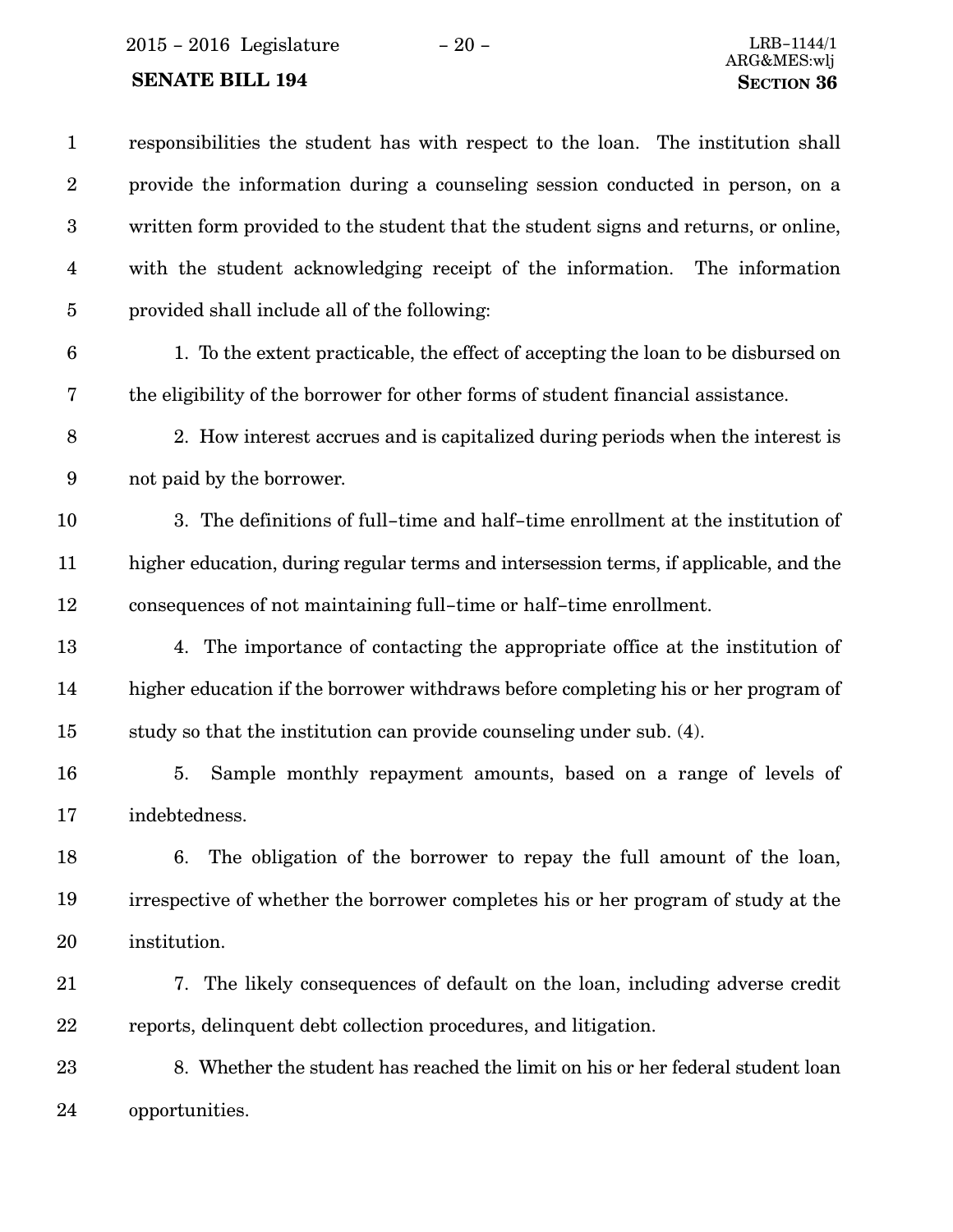2015 – 2016 Legislature – 21 –

### **SENATE BILL 194**

| $\mathbf{1}$     | 9. The name of, and contact information for, an individual the borrower may               |
|------------------|-------------------------------------------------------------------------------------------|
| $\boldsymbol{2}$ | contact if he or she has any questions about the borrower's rights and responsibilities   |
| 3                | or the terms and conditions of the loan.                                                  |
| 4                | 10. How a student or any member of the public may file a complaint about a                |
| $\overline{5}$   | lender with the federal Consumer Financial Protection Bureau by calling a toll-free       |
| $6\phantom{.}6$  | telephone number, or by completing a complaint form, which may be obtained on the         |
| 7                | bureau's Internet site. The institution of higher education shall also include the        |
| 8                | toll-free telephone number and Internet site address of the bureau.                       |
| 9                | (b) In conjunction with providing information under par. (a), the institution of          |
| 10               | higher education shall also do all of the following:                                      |
| 11               | 1. Clearly distinguish private loans from federal loans in individual financial           |
| 12               | aid awards by stating, for any private loans included by the institution as part of the   |
| 13               | institution's award package, all of the following:                                        |
| 14               | a. Whether the rate is fixed or variable.                                                 |
| 15               | b. An explanation that private student loan lenders can offer variable interest           |
| 16               | rates that can increase or decrease over time, depending on market conditions.            |
| 17               | c. An explanation that private student loans have a range of interest rates and           |
| 18               | fees and students should determine the interest rate of, and any fees associated with,    |
| 19               | the private student loan included in their financial aid award package before             |
| 20               | accepting the loan.                                                                       |
| 21               | An explanation that students should contact the lender of the private<br>d.               |
| 22               | student loan or their institution's financial aid office if they have any questions about |
| 23               | a private student loan.                                                                   |
| $\Omega$         | n evolenction that the interact rate on a private leap may depend on the                  |

e. An explanation that the interest rate on a private loan may depend on the borrower's credit rating. 24 25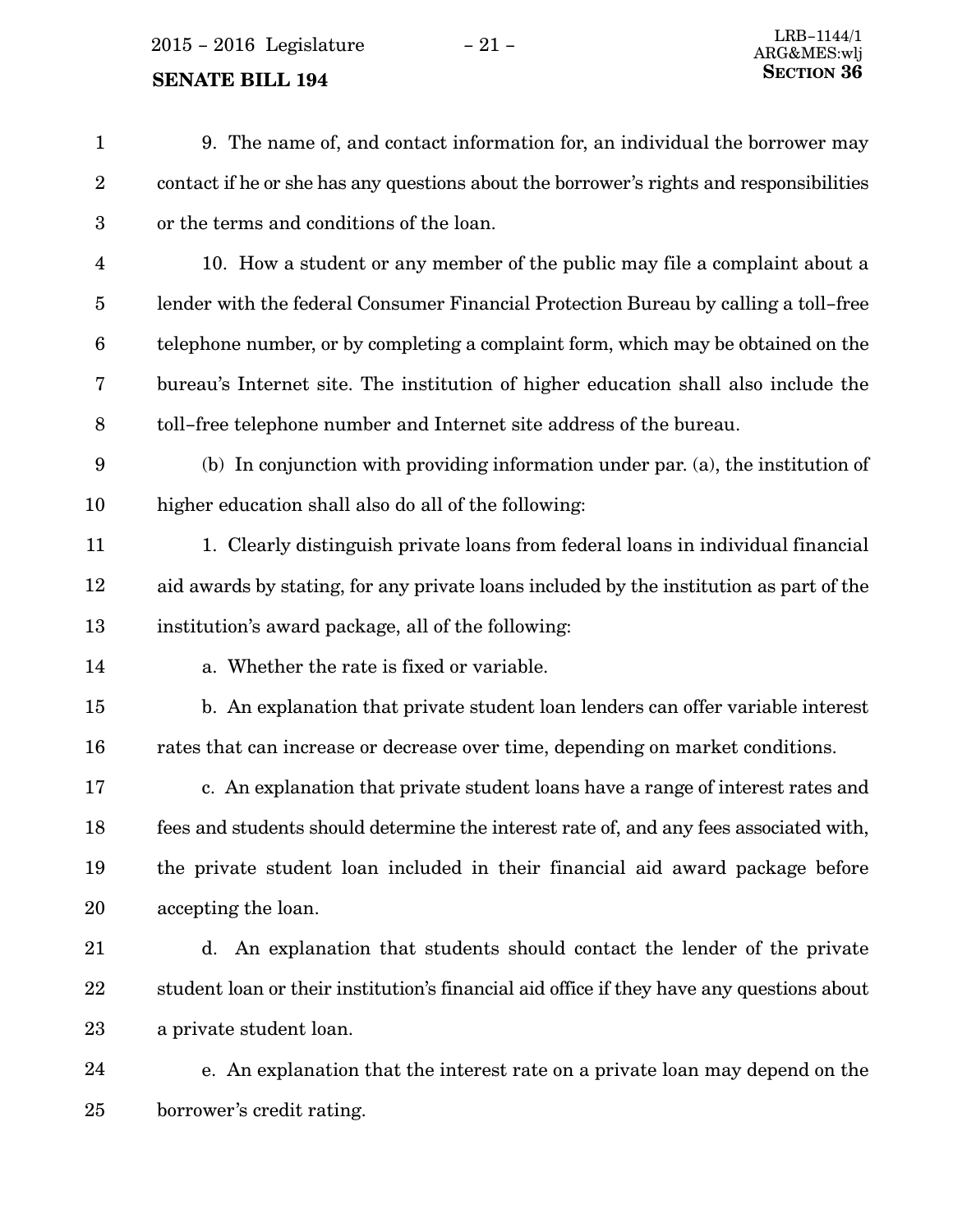2015 − 2016 Legislature − 22 − LRB−1144/1

### SENATE BILL 194 SECTION 36

2. If the institution of higher education provides a private loan lender list, provide general information about the loans available through the lender and disclose the basis for each lender's inclusion on the list. The institution shall also disclose with the list that the student may choose any lender. 1 2 3 4

(c) 1. A lender may not accept a final and complete application for a private student loan from an applicant, or assess any fees upon an applicant, without first receiving certification from the applicant's institution of higher education that the applicant has received counseling from the institution under pars. (a) and (b) and that the counseling was conducted in person, unless the certification specified that the applicant elected to receive the counseling in a manner other than in person. 5 6 7 8 9 10

2. The certification required by subd. 1. shall be signed by the applicant and the institutional counselor, and shall include the date of the counseling and the name, address, and telephone number of both the counselor and the applicant. An electronic facsimile copy of the counseling certification satisfies the requirement under this subdivision. The lender shall maintain the certification in an accurate, reproducible, and accessible format for the term of the student loan. 11 12 13 14 15 16

(4) EXIT COUNSELING. (a) As close as practicable to the date that a student graduates from, transfers from, withdraws from, or otherwise completes his or her program of study at the institution of higher education, the institution shall provide the student with information relating to all of the following: 17 18 19 20

1. Repayment plans that are available, including a description of the different features of each plan and sample information showing the average anticipated monthly payments, and the difference in interest paid and total payments, under each plan. 21 22 23 24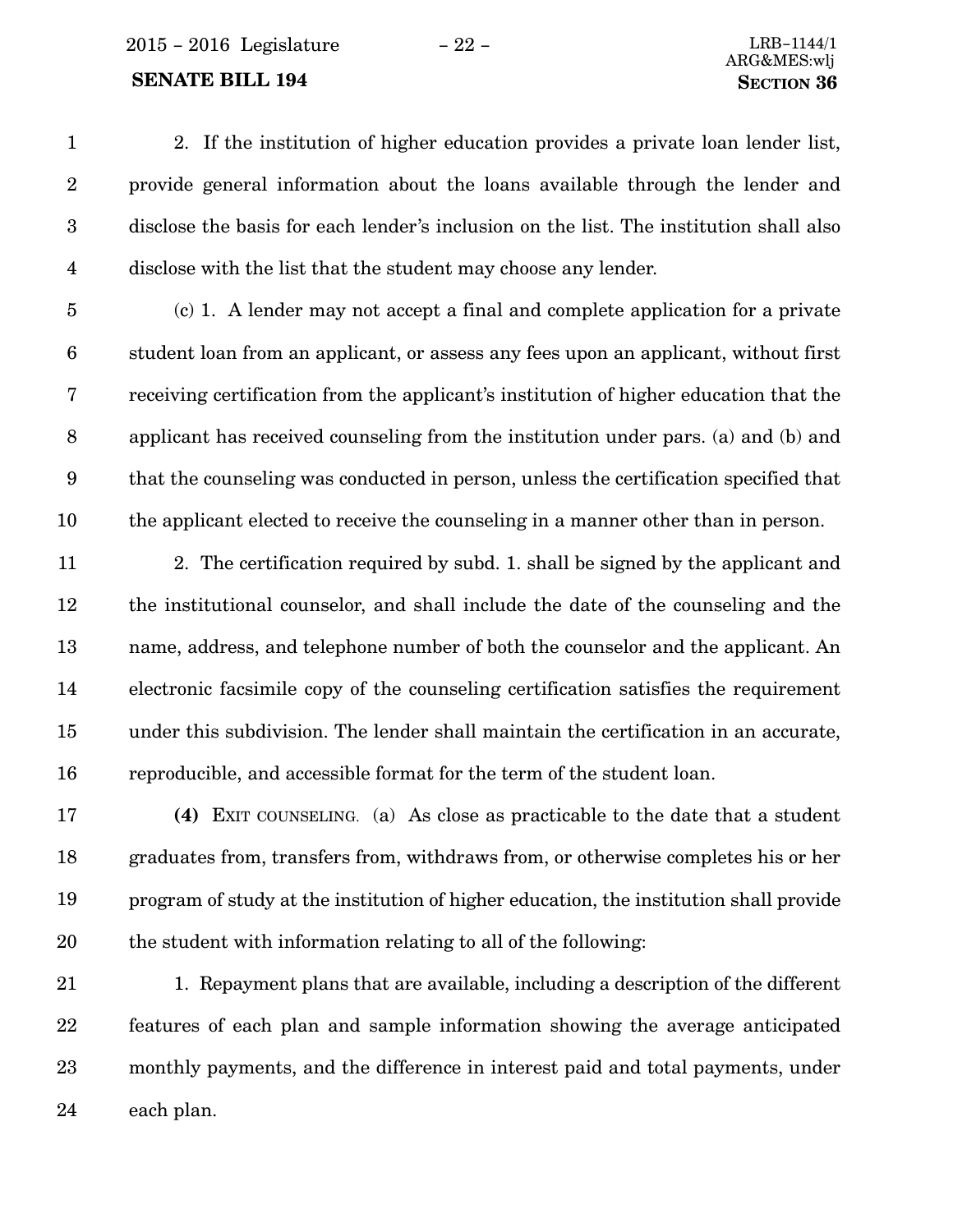2015 – 2016 Legislature − 23 –

## **SENATE BILL 194**

| $\mathbf{1}$     | Debt management strategies designed to facilitate the repayment of<br>2.               |
|------------------|----------------------------------------------------------------------------------------|
| $\boldsymbol{2}$ | indebtedness.                                                                          |
| $\boldsymbol{3}$ | 3. The options to prepay each loan, pay each loan on a shorter schedule, or            |
| $\overline{4}$   | change repayment plans.                                                                |
| $\overline{5}$   | 4. The likely consequences of default on the loan, including adverse credit            |
| 6                | reports, delinquent debt collection procedures, and litigation.                        |
| 7                | 5. The effects of consolidation on a borrower's underlying loan benefits.              |
| 8                | 6. Grace periods, loan forgiveness, cancellation, and deferment opportunities.         |
| 9                | 7. The borrower benefit programs of different lenders.                                 |
| 10               | 8. The tax benefits that may be available to borrowers.                                |
| 11               | 9. How to enroll in income-based repayment.                                            |
| 12               | (b) With respect to a student who leaves an institution of higher education            |
| 13               | without the knowledge of the institution, the institution shall attempt to provide the |
| 14               | information described in par. (a) to the student in writing.                           |
| 15               | (5) FEE. An institution of higher education may assess a reasonable fee to the         |
| 16               | lender to defray the cost of counseling under this section in an amount not exceeding  |
| 17               | \$50. The higher educational aids board and the department of financial institutions   |
| 18               | shall jointly promulgate rules to implement and administer this subsection.            |
| 19               | SECTION 37. $40.02(54)(n)$ of the statutes is created to read:                         |
| 20               | 40.02 (54) (n) The Wisconsin Student Loan Refinancing Authority.                       |
| 21               | <b>SECTION 38.</b> 70.11 (38v) of the statutes is created to read:                     |
| 22               | 70.11 (38v) WISCONSIN STUDENT LOAN REFINANCING AUTHORITY. All property                 |
| 23               | owned by the Wisconsin Student Loan Refinancing Authority, provided that use of        |
| 24               | the property is primarily related to the purposes of the Wisconsin Student loan        |
| 25               | Refinancing Authority.                                                                 |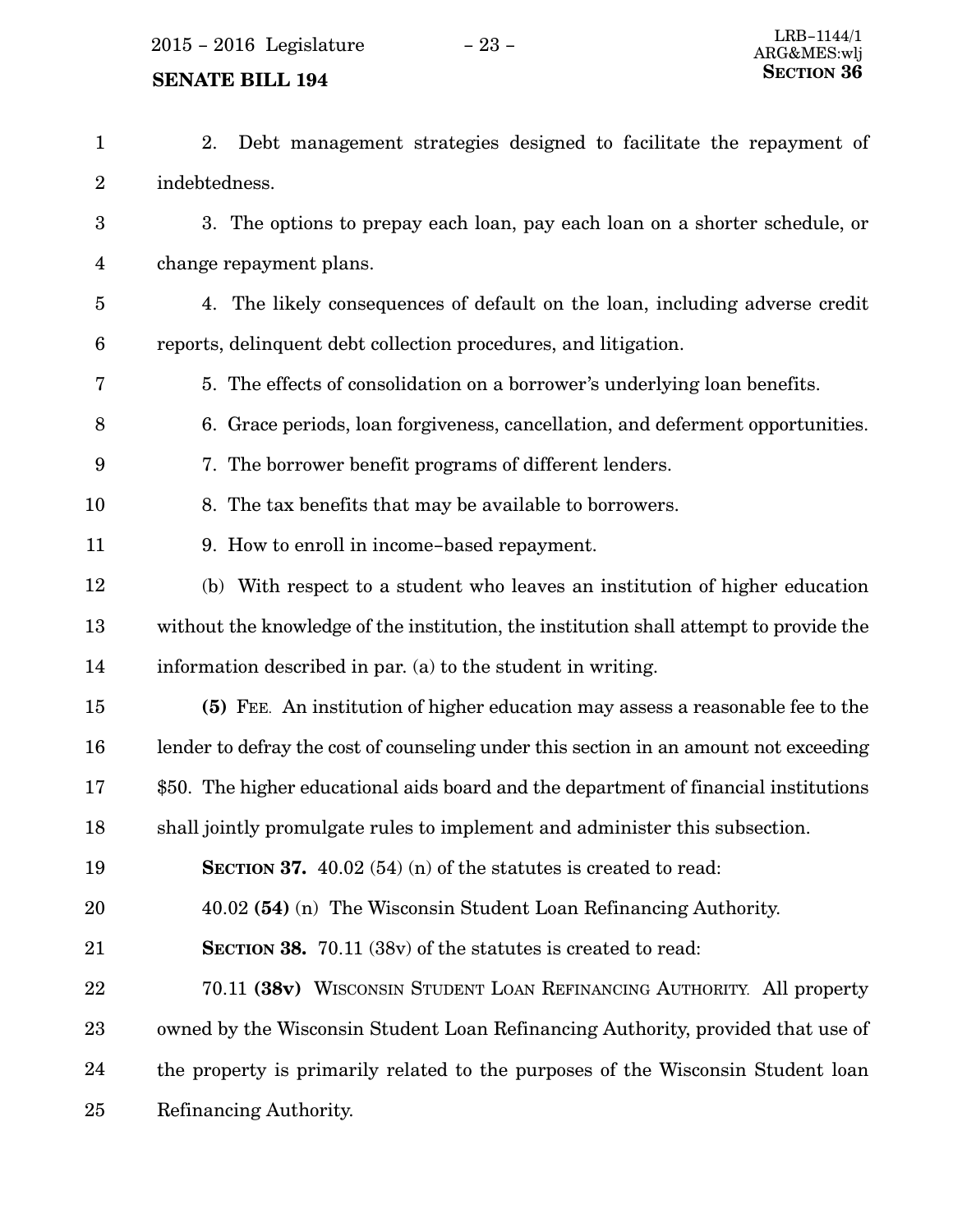2015 − 2016 Legislature − 24 − LRB−1144/1

#### SENATE BILL 194 SECTION 39

SECTION 39. 71.05 (6) (b) 28. (intro.), am. and h. of the statutes are amended to read: 1 2

71.05 (6) (b) 28. (intro.) An amount paid by a claimant for tuition expenses, including any amount paid by a claimant in the year to which the claim relates on a loan, the proceeds of which were used by the claimant to pay the claimant's expenses for tuition, fees, books, room and board, and educational supplies that were directly related to the claimant's attendance at an eligible educational institution, as defined in s. 18.81 (2), and mandatory student fees for a student who is the claimant or who is the claimant's child and the claimant's dependent who is claimed under section 151 (c) of the Internal Revenue Code, to attend any university, college, technical college or a school approved under s. 38.50, that is located in Wisconsin or to attend a public vocational school or public institution of higher education in Minnesota under the Minnesota−Wisconsin reciprocity agreement under s. 39.47, calculated as follows: 3 4 5 6 7 8 9 10 11 12 13 14

am. Notwithstanding subd. 28. a., for taxable years beginning after December 31, 2008, the department of revenue and the Board of Regents of the University of Wisconsin System shall continue making the calculation described under subd. 28. a. Notwithstanding subd. 28. a., once this calculation exceeds \$6,000, the deduction for tuition expenses, including any amount paid by a claimant in the year to which the claim relates on a loan, the proceeds of which were used by the claimant to pay the claimant's expenses for tuition, fees, books, room and board, and educational supplies that were directly related to the claimant's attendance at an eligible educational institution, as defined in s. 18.81 (2), and mandatory student fees, as described in subd. 28. (intro.), shall be based on an amount equal to not more than twice the average amount charged by the Board of Regents of the University of 15 16 17 18 19 20 21 22 23 24 25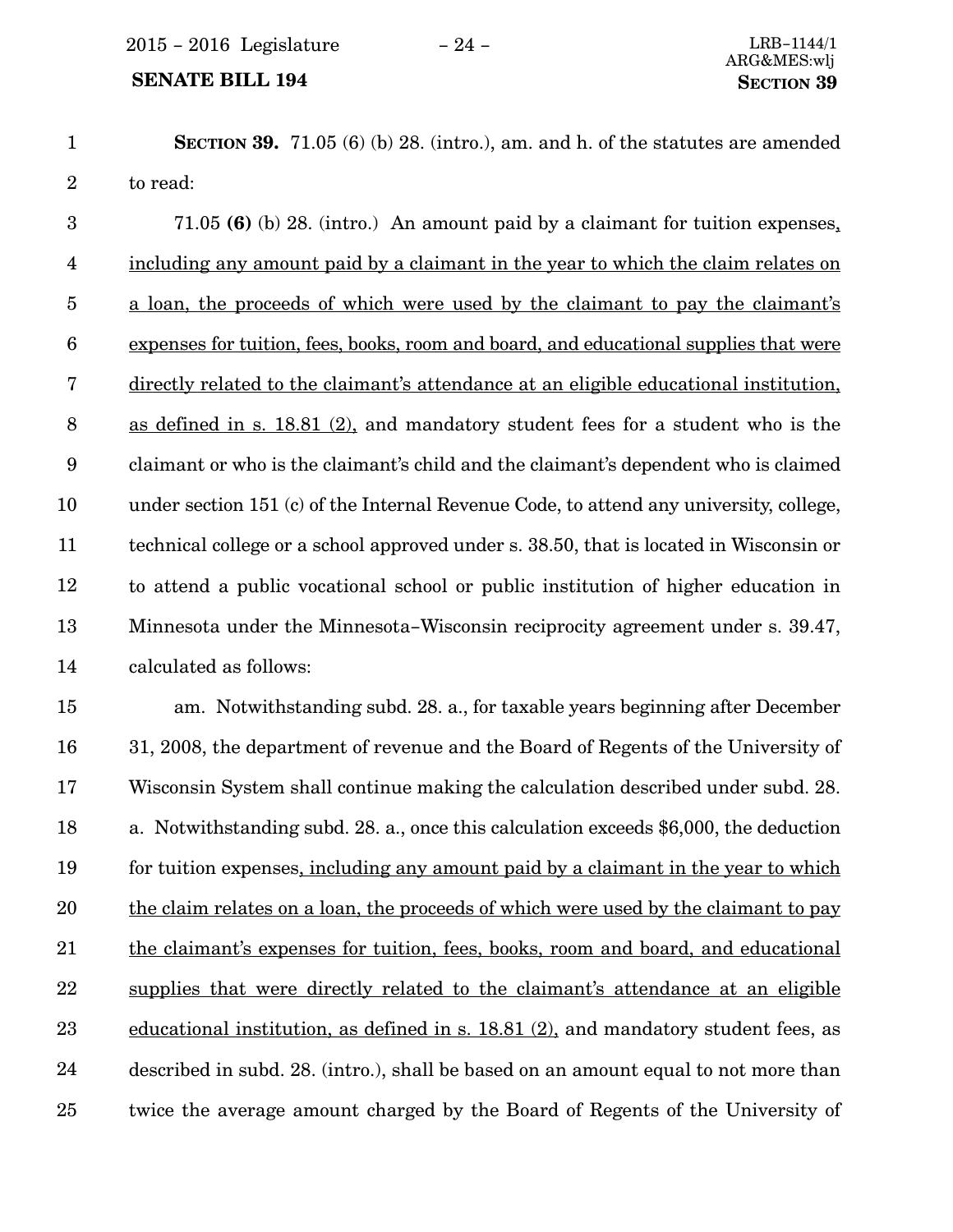$2015 - 2016$  Legislature  $-25 -$ <br>ABC MES-

#### **SENATE BILL 194**

Wisconsin System at 4−year institutions for resident undergraduate academic fees for the most recent fall semester, as determined by the Board of Regents by September 1 of that semester, per student for each year to which the claim relates, and the deduction that may be claimed under this subd. 28. am. first applies to taxable years beginning on the January 1 after the calculation of the Board of Regents, that must occur by September 1, exceeds \$6,000. 1 2 3 4 5 6

h. No modification may be claimed under this subdivision for an amount paid for tuition expenses, including any amount paid by a claimant in the year to which the claim relates on a loan, the proceeds of which were used by the claimant to pay the claimant's expenses for tuition, fees, books, room and board, and educational supplies that were directly related to the claimant's attendance at an eligible educational institution, as defined in s. 18.81 (2), and mandatory student fees, as described under this subdivision, if the source of the payment is an amount withdrawn from a college savings account, as described in s. 16.641 or from a college tuition and expenses program, as described in s. 16.64, and if the owner of the account or a parent, grandparent, great−grandparent, aunt, or uncle of the beneficiary, who contributed to the account, has claimed a deduction under subd. 32. or 33. that relates to such an amount. 7 8 9 10 11 12 13 14 15 16 17 18

#### SECTION 40. 71.05 (6) (b) 28. j. of the statutes is created to read: 19

- 71.05 (6) (b) 28. j. The provisions of subd. 28. b., c., d., and g. do not apply to a taxable year that begins after December 31, 2015. 20 21
- SECTION 41. 77.54 (9a) (a) of the statutes is amended to read: 22

77.54 (9a) (a) This state or any agency thereof, the University of Wisconsin Hospitals and Clinics Authority, the Wisconsin Aerospace Authority, the Wisconsin 23 24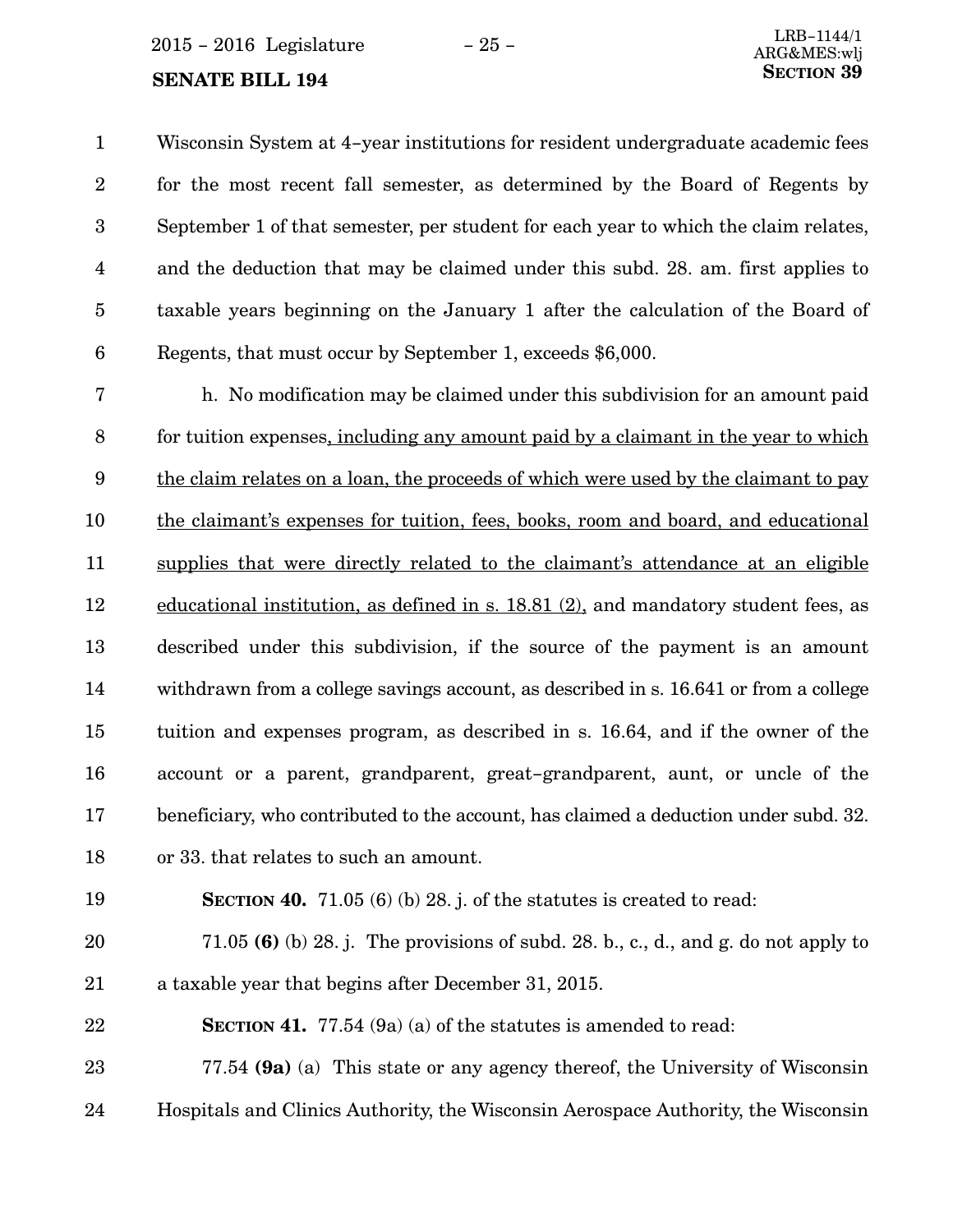2015 − 2016 Legislature − 26 − LRB−1144/1

## **SENATE BILL 194**

| $\mathbf{1}$     | Economic Development Corporation, the Wisconsin Student Loan Refinancing            |
|------------------|-------------------------------------------------------------------------------------|
| $\overline{2}$   | <b>Authority</b> , and the Fox River Navigational System Authority.                 |
| 3                | <b>SECTION 42.</b> 100.45 (1) (dm) of the statutes is amended to read:              |
| $\overline{4}$   | 100.45 (1) (dm) "State agency" means any office, department, agency,                |
| $\overline{5}$   | institution of higher education, association, society, or other body in state       |
| $6\phantom{.}6$  | government created or authorized to be created by the constitution or any law which |
| 7                | is entitled to expend moneys appropriated by law, including the legislature and the |
| 8                | courts, the Wisconsin Housing and Economic Development Authority, the Bradley       |
| $\boldsymbol{9}$ | Center Sports and Entertainment Corporation, the University of Wisconsin            |
| 10               | Hospitals and Clinics Authority, the Wisconsin Health and Educational Facilities    |
| 11               | Authority, the Wisconsin Aerospace Authority, the Wisconsin Economic                |
| 12               | Development Corporation, the Wisconsin Student Loan Refinancing Authority, and      |
| 13               | the Fox River Navigational System Authority.                                        |
| 14               | <b>SECTION 43.</b> 224.30 (5) of the statutes is created to read:                   |
| 15               | 224.30 (5) STUDENT LENDING TRANSPARENCY. (a) In this subsection:                    |
| 16               | 1. "Higher education expenses" includes all of the following:                       |
| 17               | a. Tuition and fees.                                                                |
| 18               | b. Books and supplies                                                               |
| 19               | c. Room and board.                                                                  |
| 20               | 2. "Private student loan" means a loan issued by a private lending institution      |
| 21               | for the purpose of paying for or financing higher education expenses.               |
| 22               | 3. "Private lending institution" means any private entity that itself or through    |
| 23               | an affiliate makes available student loans to pay for or finance higher education   |
| 24               | expenses.                                                                           |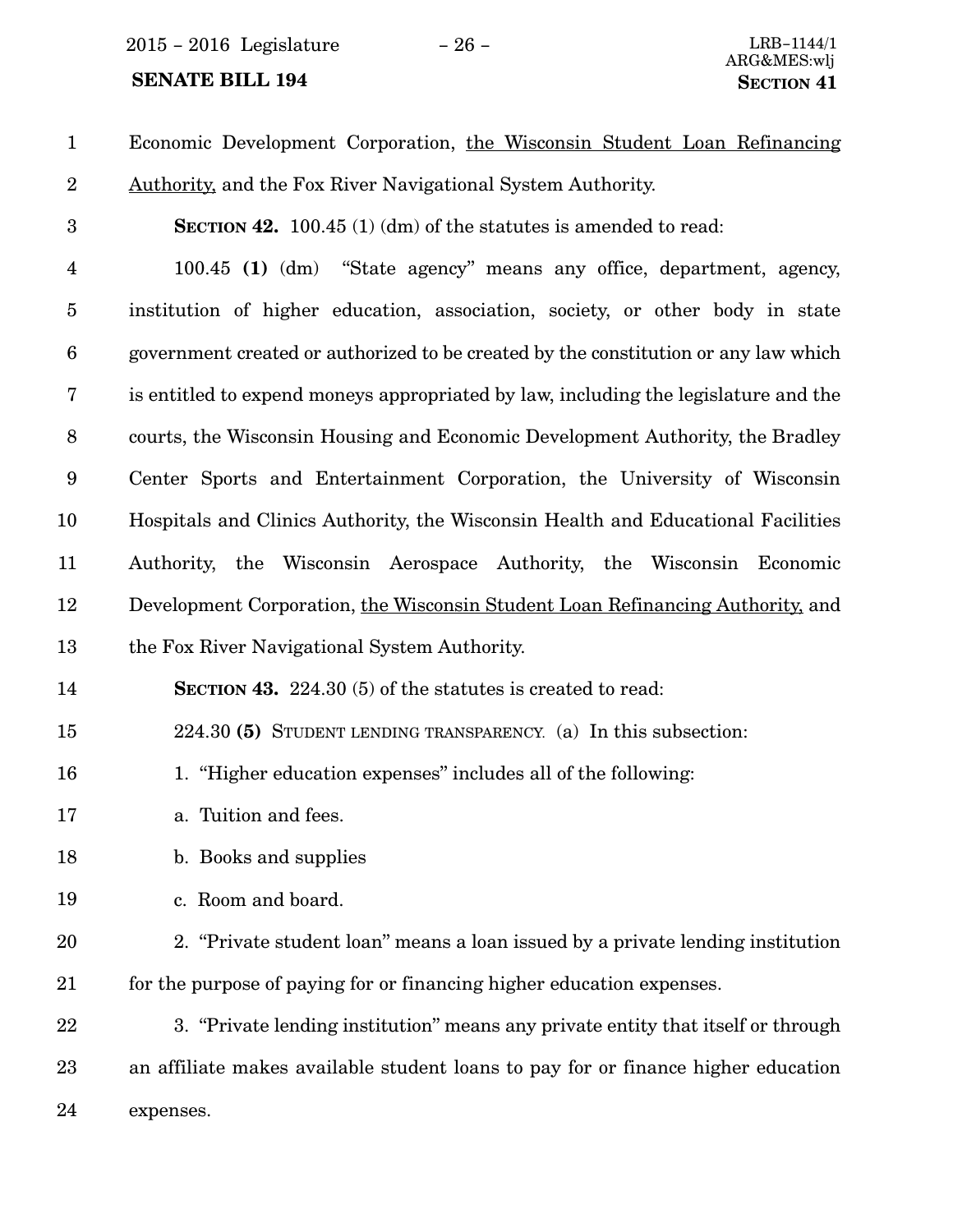$2015 - 2016$  Legislature  $-27 -$ 

# SENATE BILL 194 SECTION 43

4. Student borrower" means any individual who borrows money from a private lending institution to finance higher education expenses. (b) The department shall compile data related to private student loans for the purpose of comparing private lending institutions' student loan interest rates and repayment plans, including all of the following: 1. Policies relating to deferment and forbearance. 2. Loan default policies and penalties. 3. Any other information that the department deems relevant for the purpose of creating a list of private lending institutions that provide the lowest rates and best repayment options on student loans. (c) 1. Using the data compiled under par. (b), the department shall create and maintain a list of private lending institutions that provide the lowest rates and best repayment options on student loans. 2. In addition to the list under subd. 1., the department shall compile a list of the 10 best private lending institutions based on rates and policies that are most favorable to the student borrower. The department may also consider the private lending institutions' policies for allowing a student borrower to borrow more than 10 percent over the student borrower's total cost of higher education expenses when determining if a private lending institution should be placed on this list. (d) The department shall place the lists created and compiled under par. (c) at an easily accessible location on the department's Internet site. The department shall update its Internet site on a monthly basis to ensure that the student loan information in these lists is current and accurate. Information pertaining to lending 1 2 3 4 5 6 7 8 9 10 11 12 13 14 15 16 17 18 19 20 21 22 23

institutions that do not make the list compiled under par. (c) 2. shall also be posted 24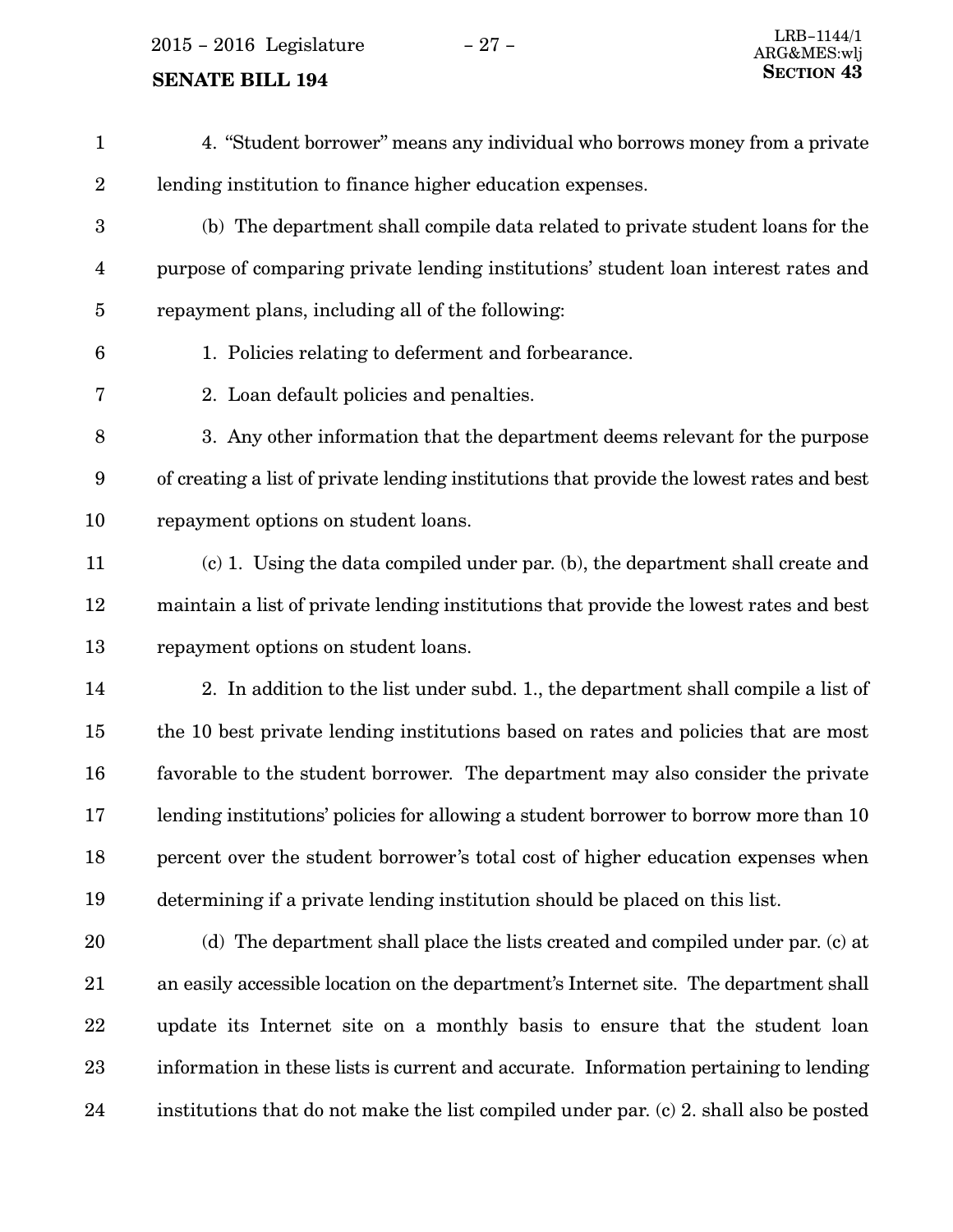2015 − 2016 Legislature − 28 − LRB−1144/1

#### SENATE BILL 194 SECTION 43

on the department's Internet site and those lending institutions that provide the worst rates and strictest repayment options shall be clearly indicated. (e) The department shall make any list or other data under this subsection that appears on the department's Internet site available to be linked as provided in ss. 39.28 (7) and 39.54 (3). (f) The department may satisfy its duties under this subsection through a designee or 3rd−party contractor. SECTION 44. 230.03 (3) of the statutes is amended to read: 230.03 (3) "Agency" means any board, commission, committee, council, or department in state government or a unit thereof created by the constitution or statutes if such board, commission, committee, council, department, unit, or the head thereof, is authorized to appoint subordinate staff by the constitution or statute, except a legislative or judicial board, commission, committee, council, department, or unit thereof or an authority created under subch. II of ch. 114 or subch. III of ch. 149 or under ch. 231, 232, 233, 234, 237, 238, 239, or 279. "Agency" does not mean any local unit of government or body within one or more local units of government that is created by law or by action of one or more local units of government. SECTION 45. 230.03 (3) of the statutes, as affected by 2013 Wisconsin Act 20 and 2015 Wisconsin Act .... (this act), is repealed and recreated to read: 1 2 3 4 5 6 7 8 9 10 11 12 13 14 15 16 17 18 19 20

230.03 (3) "Agency" means any board, commission, committee, council, or department in state government or a unit thereof created by the constitution or statutes if such board, commission, committee, council, department, unit, or the head thereof, is authorized to appoint subordinate staff by the constitution or statute, except the Board of Regents of the University of Wisconsin System, a 21 22 23 24 25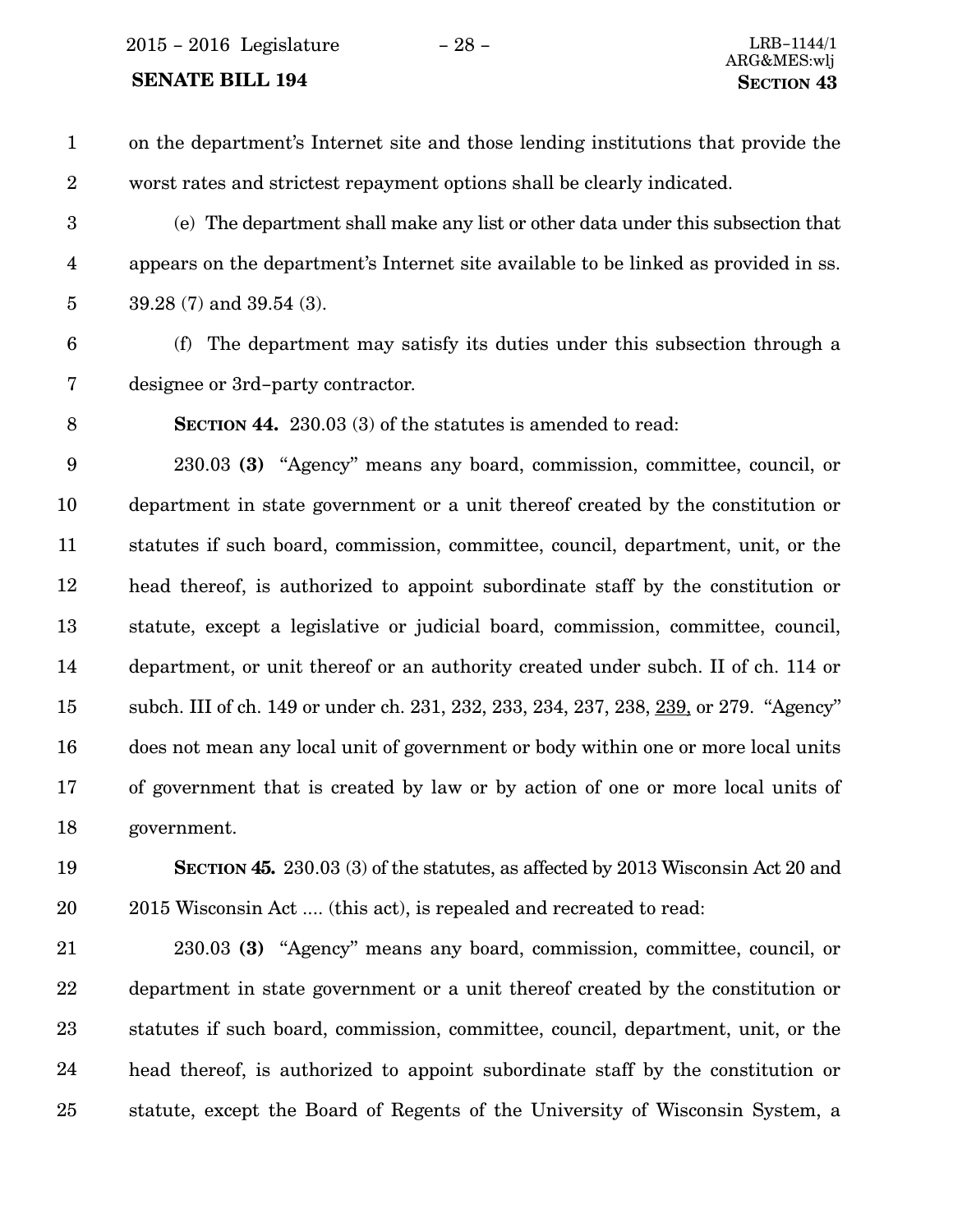$2015 - 2016$  Legislature  $-29 -$ 

**SENATE BILL 194** 

| $\mathbf{1}$            | legislative or judicial board, commission, committee, council, department, or unit     |
|-------------------------|----------------------------------------------------------------------------------------|
| $\boldsymbol{2}$        | thereof or an authority created under subch. II of ch. 114 or under ch. 231, 232, 233, |
| $\boldsymbol{3}$        | 234, 237, 238, 239, or 279. "Agency" does not mean any local unit of government or     |
| $\overline{\mathbf{4}}$ | body within one or more local units of government that is created by law or by action  |
| $\overline{5}$          | of one or more local units of government.                                              |
| $\boldsymbol{6}$        | <b>SECTION 46.</b> Chapter 239 of the statutes is created to read:                     |
| 7                       | <b>CHAPTER 239</b>                                                                     |
| 8                       | WISCONSIN STUDENT LOAN                                                                 |
| 9                       | REFINANCING AUTHORITY                                                                  |
| 10                      | 239.01 Definitions. In this chapter:                                                   |
| 11                      | (1) "Authority" means the Wisconsin Student Loan Refinancing Authority.                |
| 12                      | (2) "Board" means the governing board of the authority.                                |
| 13                      | (3) "Qualified education loan" has the meaning given in 26 USC 221 (d).                |
| 14                      | 239.02 Creation and organization of authority. $(1)$ (a) There is created an           |
| 15                      | authority, which is a public body corporate and politic, to be known as the "Wisconsin |
| 16                      | Student Loan Refinancing Authority." The members of the board shall consist of all     |
| 17                      | of the following:                                                                      |
| 18                      | 1. One member of the majority party in each house of the legislature.                  |
| 19                      | 2. One member of the minority party in each house of the legislature.                  |
| 20                      | 3. One undergraduate student enrolled at least half-time and in good academic          |
| 21                      | standing at an institution within the University of Wisconsin System who is at least   |
| 22                      | 18 years old and a resident of this state.                                             |
| 23                      | 4. One student enrolled at least half-time and in good academic standing at a          |
| 24                      | technical college who is at least 18 years old and a resident of this state.           |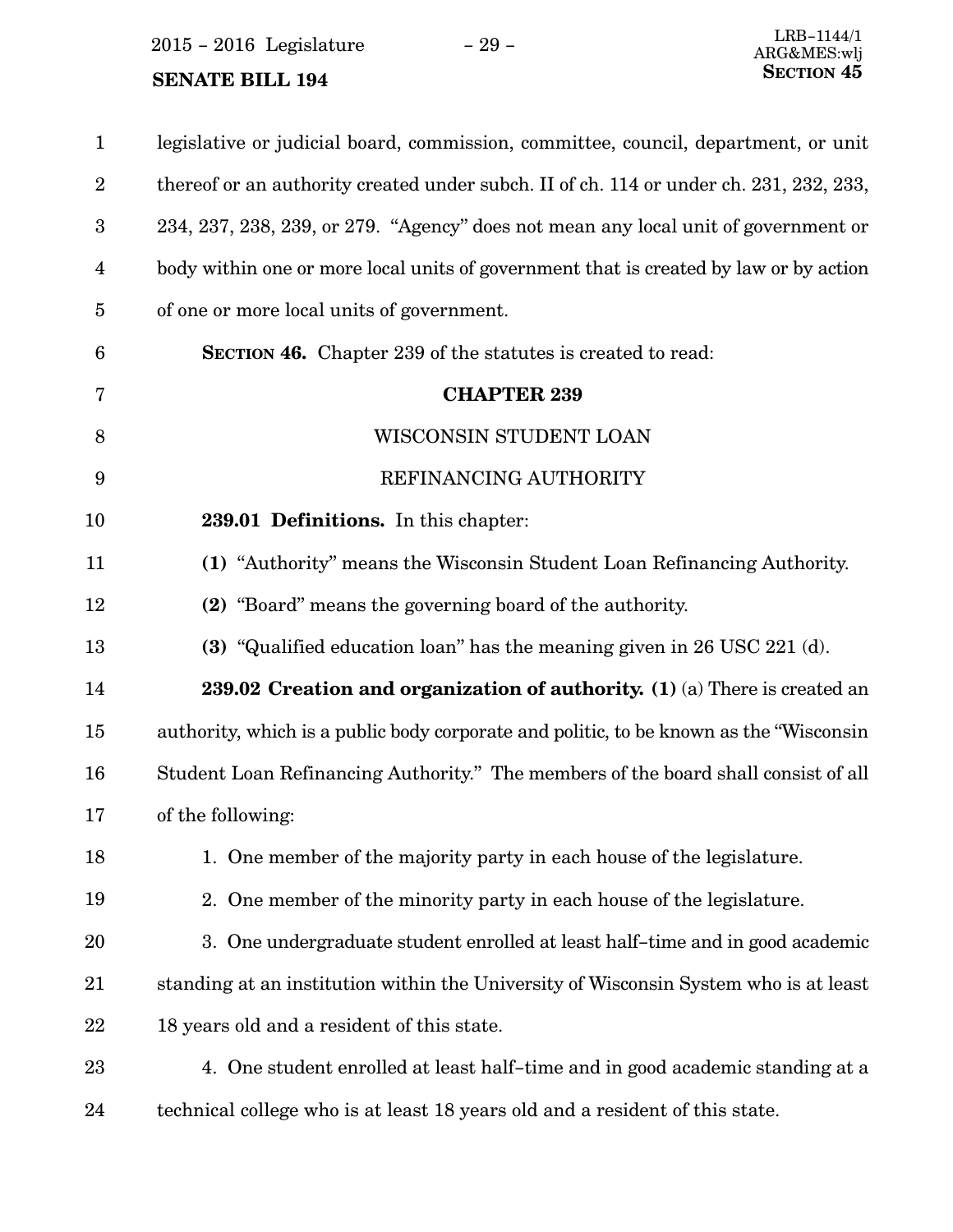2015 − 2016 Legislature − 30 − LRB−1144/1

### SENATE BILL 194 SECTION 46

5. One undergraduate student enrolled at least half−time and in good academic standing at a private, nonprofit institution of higher education located in this state who is at least 18 years old and a resident of this state. 6. Two members who have at least 10 years experience in making qualified education loans or loan refinancing, but any person having a financial interest in or whose employer is primarily engaged in the business of making qualified education 1 2 3 4 5 6

loans is not eligible for appointment under this subdivision, and any member appointed under this subdivision who acquires such an interest while serving as a member shall resign from the board. 7 8 9

(b) 1. The members specified in par. (a) 1. and 2. shall be appointed as are the members of standing committees in their respective houses. 10 11

- 2. The members specified in par. (a) 3. to 5. shall be nominated by the governor, and with the advice and consent of the senate appointed, for 2−year terms. 12 13
- 3. The members specified in par. (a) 6. shall be nominated by the governor, and with the advice and consent of the senate appointed, for 3−year terms. 14 15

(2) If a student member of the board appointed under sub. (1) (a) 3. to 5. loses his or her student status upon which the appointment was based, he or she ceases to be a member of the board upon the appointment of a qualified successor to the board. A student member who loses his or her student status solely because he or she graduates from an institution of higher education may complete his or her current term on the board. 16 17 18 19 20 21

(3) The members of the board shall annually elect a chairperson and may elect other officers as they consider appropriate. A majority of the members of the board constitutes a quorum for the purpose of conducting its business and exercising its powers and for all other purposes, notwithstanding the existence of any vacancies. 22 23 24 25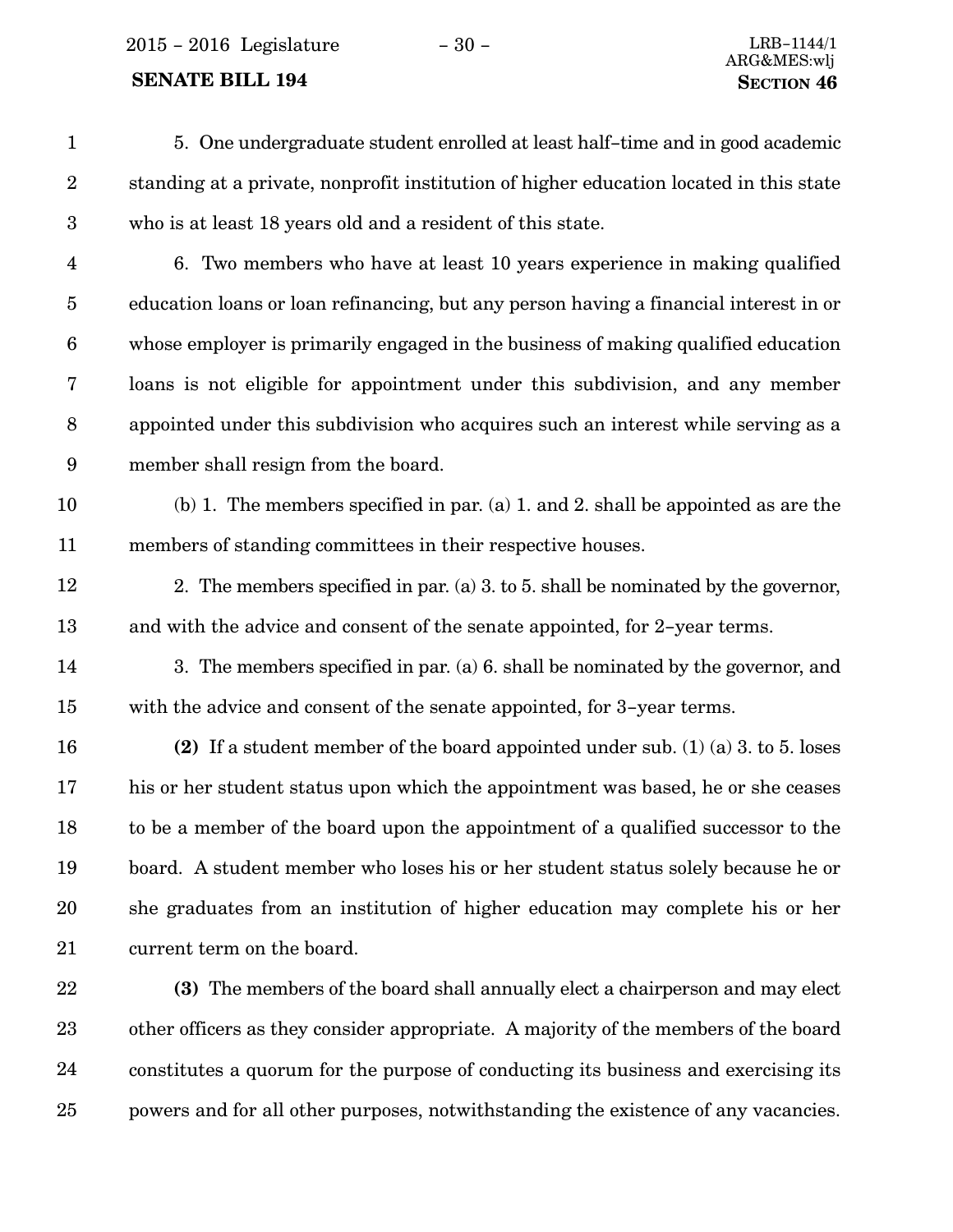# SENATE BILL 194 SECTION 46

- Action may be taken by the board upon a vote of a majority of the voting members present. 1 2
- (4) A member of the board may not be compensated for his or her services but shall be reimbursed for actual and necessary expenses, including travel expenses, incurred in the performance of his or her duties. 3 4 5
- (5) No cause of action of any nature may arise against and no civil liability may be imposed upon a member of the board for any act or omission in the performance of his or her powers and duties under this chapter, unless the person asserting liability proves that the act or omission constitutes willful misconduct. 6 7 8 9

(6) The board shall appoint a chief executive officer who shall not be a member of the board and who shall serve at the pleasure of the board. The chief executive officer shall receive such compensation as the board fixes. The chief executive officer or other person designated by resolution of the board shall keep a record of the proceedings of the authority and shall be custodian of all books, documents, and papers filed with the authority, the minute book or journal of the authority, and its official seal. The chief executive officer or other person may cause copies to be made of all minutes and other records and documents of the authority and may give certificates under the official seal of the authority to the effect that such copies are true copies, and all persons dealing with the authority may rely upon such certificates. 10 11 12 13 14 15 16 17 18 19 20

- 239.03 Powers of board. The board shall have all the powers necessary or convenient to carry out the purposes and provisions of this chapter. In addition to all other powers granted the board under this chapter, the board may specifically: 21 22 23
- (1) Adopt, amend, and repeal any bylaws, policies, and procedures for the regulation of its affairs and the conduct of its business. 24 25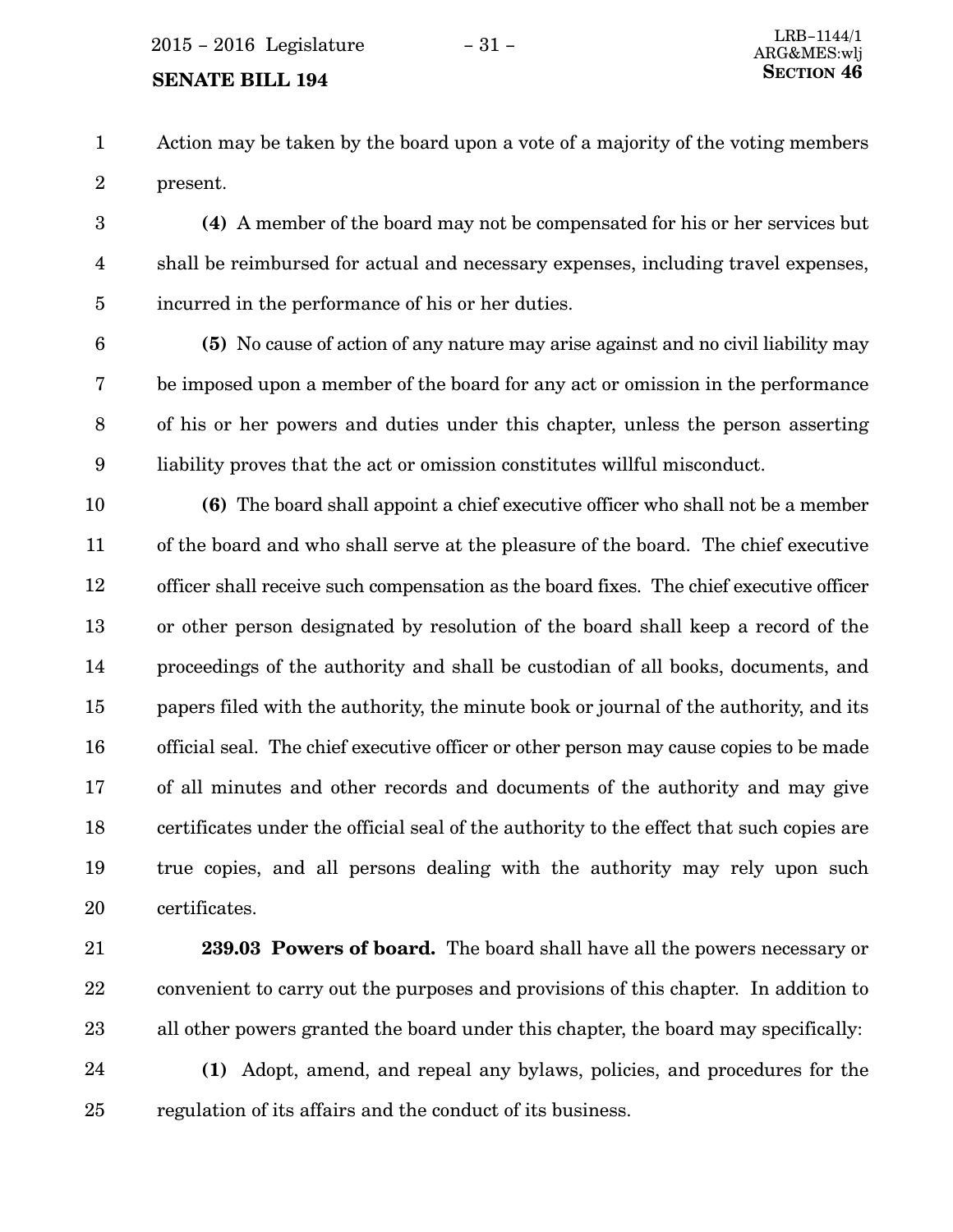2015 − 2016 Legislature − 32 − LRB−1144/1

## **SENATE BILL 194**

| $\mathbf{1}$     | (2) Have a seal and alter the seal at pleasure.                                      |
|------------------|--------------------------------------------------------------------------------------|
| $\boldsymbol{2}$ | (3) Maintain an office.                                                              |
| 3                | (4) Sue and be sued.                                                                 |
| 4                | (5) Accept gifts, grants, loans, or other contributions from private or public       |
| 5                | sources.                                                                             |
| 6                | Establish the authority's annual budget and monitor the fiscal<br>(6)                |
| 7                | management of the authority.                                                         |
| 8                | (7) Execute contracts and other instruments required for the operation of the        |
| 9                | authority.                                                                           |
| 10               | Employ any officers, agents, and employees that it may require and<br>(8)            |
| 11               | determine their qualifications, duties, and compensation.                            |
| 12               | (9) Issue notes, bonds, and any other obligations.                                   |
| 13               | (10) Make loans and provide grants.                                                  |
| 14               | (11) Incur debt.                                                                     |
| 15               | (12) Procure liability insurance.                                                    |
| 16               | 239.04 Duties of board. The board shall develop and implement a program              |
| 17               | under which state residents may refinance qualified education loans. The board       |
| 18               | shall develop the program to include all of the following:                           |
| 19               | (1) The authority shall provide a loan to an eligible individual to pay all or part  |
| 20               | of the individual's qualified education loans.                                       |
| 21               | (2) The authority may only issue loans under the program that satisfy the            |
| 22               | exception to discharge under 11 USC 523 (8).                                         |
| 23               | The authority shall establish eligibility criteria to participate in the<br>(3)      |
| 24               | program that is substantially similar to the criteria used by private lenders in the |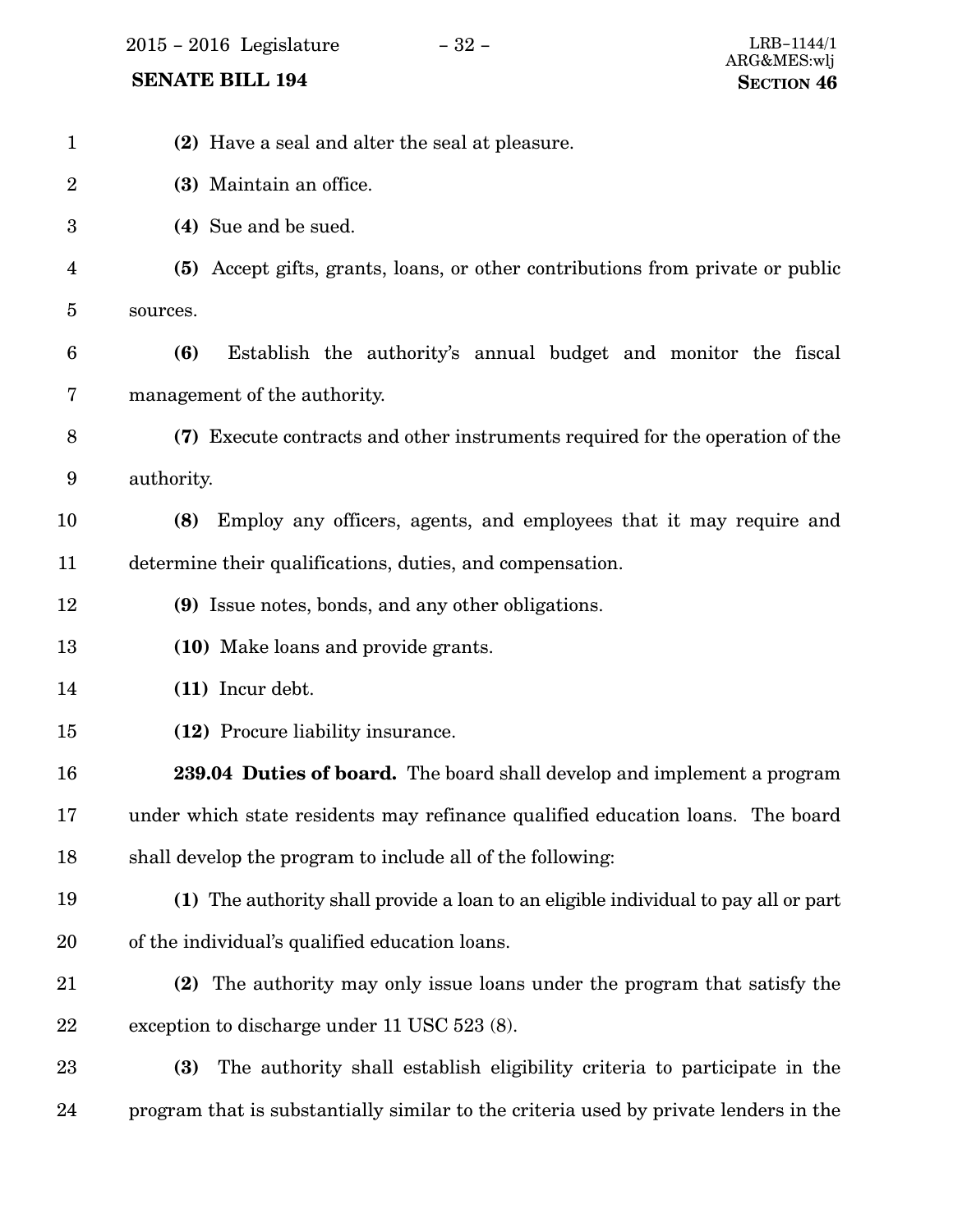# SENATE BILL 194 SECTION 46

state to evaluate whether an individual qualifies for an unsecured personal loan at market rates. 1 2

(4) The board shall set the interest rate on loans made under the program to be as low as possible but still sufficient to fully pay all expenses of the program and to provide necessary reserves, as determined by the board. 3 4 5

239.05 Issuance of bonds. (1) The authority may issue bonds for any corporate purpose. All bonds are negotiable for all purposes, notwithstanding their payment from a limited source. 6 7 8

(2) Except as otherwise expressly provided by the authority, every issue of its notes or bonds shall be general obligations of the authority payable out of any revenues or moneys of the authority, subject only to any agreements with the holders of particular notes or bonds pledging any particular receipts or revenues. 9 10 11 12

(3) All bonds issued by the authority are negotiable investment securities under ch. 408. 13 14

(4) The authority may not issue bonds unless the issuance is first authorized by a bond resolution. Bonds shall bear the dates, mature at the times not exceeding 50 years from their dates of issue, bear interest at the rates, be payable at the times, be in the denominations, be in the form, carry the registration and conversion privileges, be executed in the manner, be payable in lawful money of the United States at the places, and be subject to the terms of redemption, that the bond resolution provides. The bonds shall be executed by the manual or facsimile signatures of the officers of the authority designated by the board. The bonds may be sold at public or private sale at the price, in the manner, and at the time determined by the board. Pending preparation of definitive bonds, the authority may issue interim receipts or certificates that shall be exchanged for the definitive bonds. 15 16 17 18 19 20 21 22 23 24 25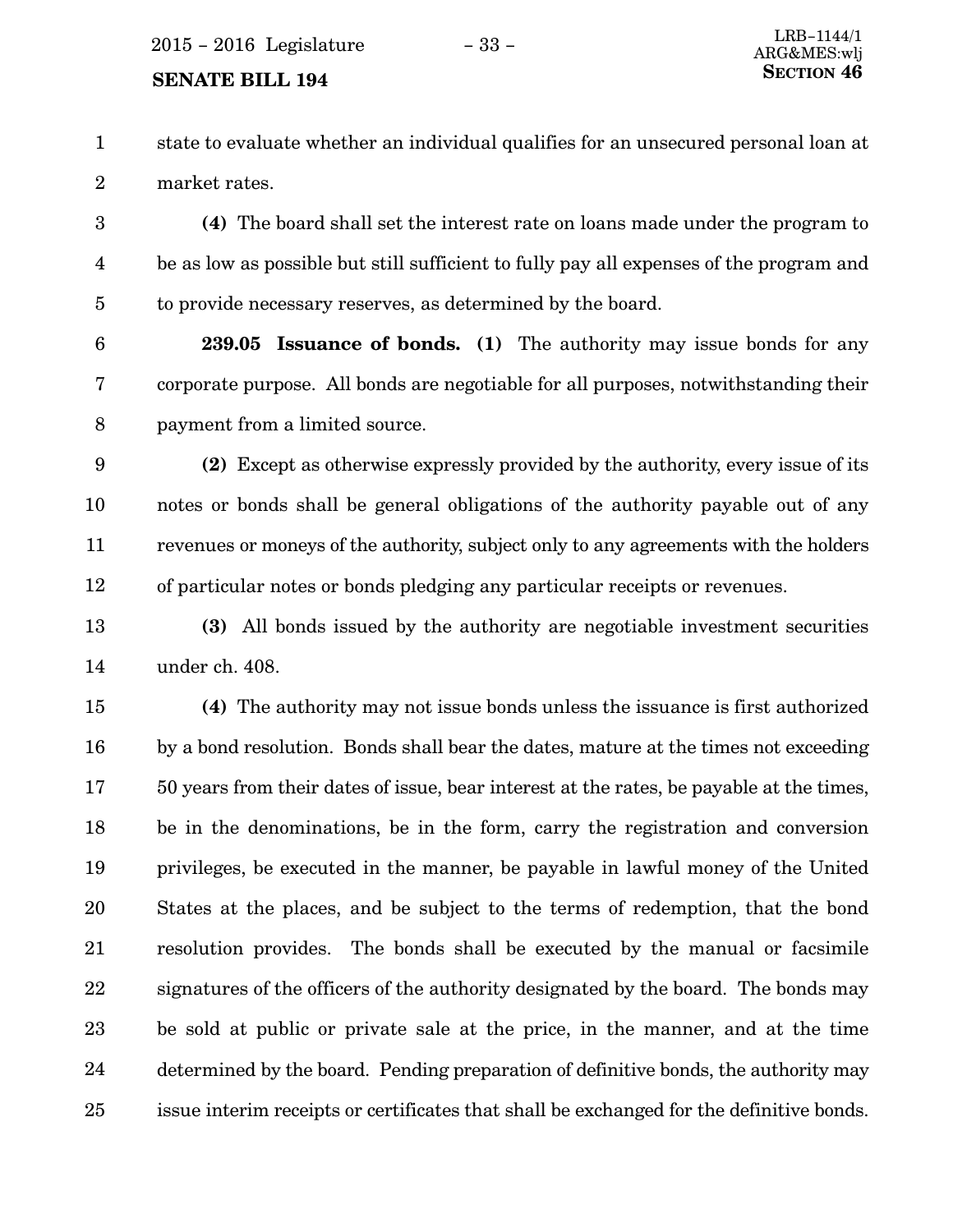2015 − 2016 Legislature − 34 − LRB−1144/1

### SENATE BILL 194 SECTION 46

| $\mathbf{1}$            | (5) The board may include in bond resolution provisions, which shall be a part          |
|-------------------------|-----------------------------------------------------------------------------------------|
| $\sqrt{2}$              | of the contract with the holders of the bonds that are authorized by the bond           |
| $\boldsymbol{3}$        | resolution, regarding any of the following:                                             |
| $\overline{\mathbf{4}}$ | (a) Pledging or assigning specified assets or revenues of the authority.                |
| $\overline{5}$          | (b) Setting aside reserves or sinking funds, and the regulation, investment, and        |
| $6\phantom{.}6$         | disposition of these funds.                                                             |
| 7                       | (c) Limitations on the purpose to which or the investments in which the                 |
| $\, 8$                  | proceeds of the sale of any issue of bonds may be applied.                              |
| $\boldsymbol{9}$        | (d) Limitations on the issuance of additional bonds, the terms upon which               |
| 10                      | additional bonds may be issued and secured, and the terms upon which additional         |
| 11                      | bonds may rank on a parity with, or be subordinate or superior to, other bonds.         |
| 12                      | (e) Funding, refunding, advance refunding, or purchasing outstanding bonds.             |
| 13                      | (f) Procedures, if any, by which the terms of any contract with bondholders may         |
| 14                      | be amended, the amount of bonds the holders of which must consent to the                |
| 15                      | amendment, and the manner in which this consent may be given.                           |
| 16                      | $(g)$ Defining the acts or omissions to act that constitute a default in the duties     |
| 17                      | of the authority to the bondholders, and providing the rights and remedies of the       |
| 18                      | bondholders in the event of a default.                                                  |
| 19                      | (h) Other matters relating to the bonds that the board considers desirable.             |
| 20                      | (6) Neither the members of the board nor any person executing the bonds is              |
| 21                      | liable personally on the bonds or subject to any personal liability or accountability   |
| 22                      | by reason of the issuance of the bonds, unless the personal liability or accountability |
| 23                      | is the result of willful misconduct.                                                    |
| 24                      | <b>239.06 Bond security.</b> The authority may secure bonds by a trust agreement,       |

trust indenture, indenture of mortgage, or deed of trust by and between the authority 25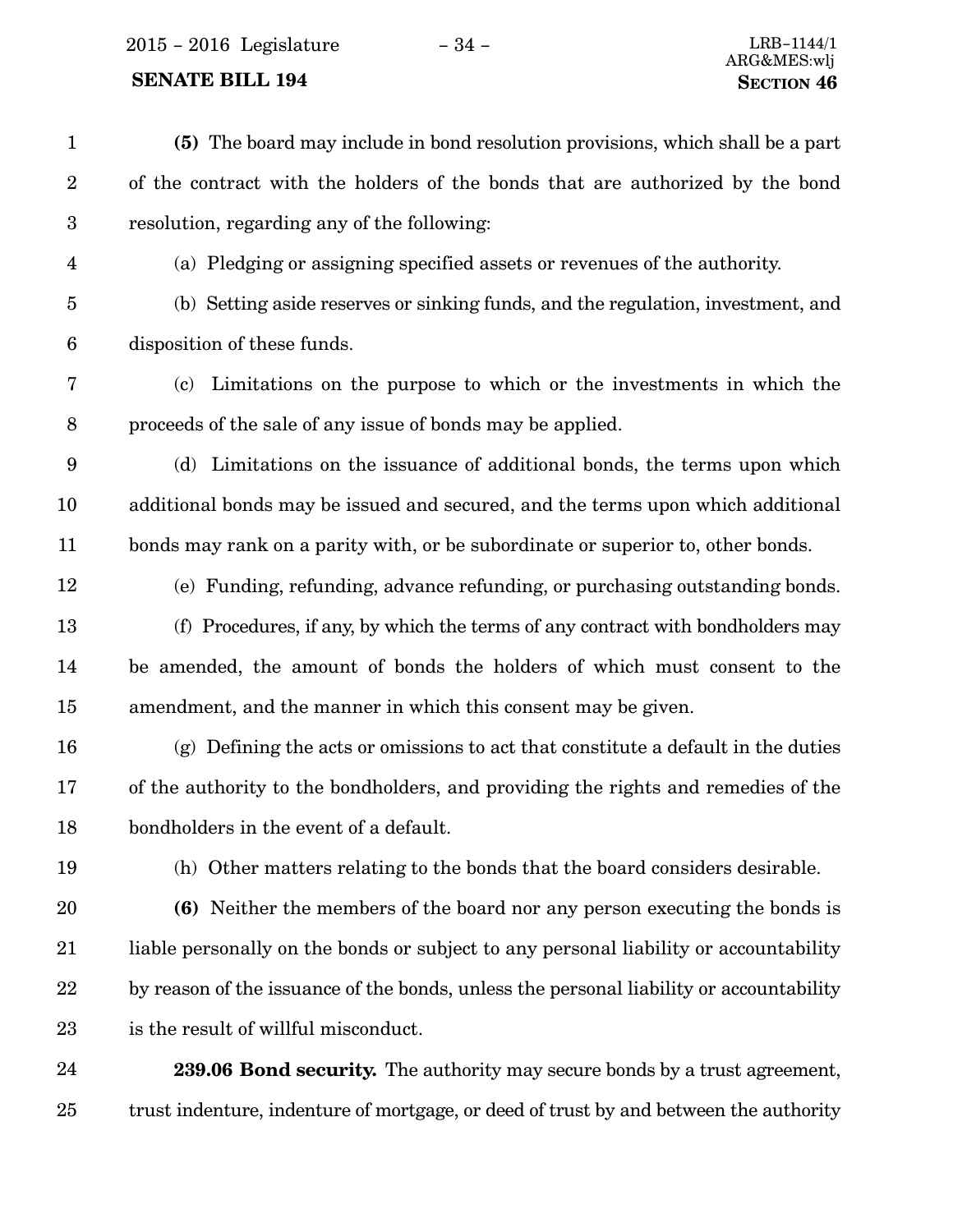# SENATE BILL 194 SECTION 46

and one or more corporate trustees. A bond resolution providing for the issuance of bonds so secured shall mortgage, pledge, assign, or grant security interests in some or all of the revenues to be received by, and property of, the authority and may contain those provisions for protecting and enforcing the rights and remedies of the bondholders that are reasonable and proper and not in violation of law. A bond resolution may contain other provisions determined by the board to be reasonable and proper for the security of the bondholders. 1 2 3 4 5 6 7

239.07 Bonds not public debt. (1) The state is not liable on bonds, and the bonds are not a debt of the state. All bonds shall contain a statement to this effect on the face of the bond. A bond issue does not, directly, indirectly, or contingently, obligate the state or a political subdivision of the state to levy any tax or make any appropriation for payment of the bonds. Nothing in this section prevents the authority from pledging its full faith and credit to the payment of bonds. 8 9 10 11 12 13

(2) Nothing in this chapter authorizes the authority to create a debt of the state, and all bonds issued by the authority are payable, and shall state that they are payable, solely from the funds pledged for their payment in accordance with the bond resolution authorizing their issuance or in any trust indenture or mortgage or deed of trust executed as security for the bonds. The state is not liable for the payment of the principal of or interest on a bond or for the performance of any pledge, mortgage, obligation, or agreement that may be undertaken by the authority. The breach of any pledge, mortgage, obligation, or agreement undertaken by the authority does not impose pecuniary liability upon the state or a charge upon its general credit or against its taxing power. 14 15 16 17 18 19 20 21 22 23

239.08 State pledge. The state pledges to and agrees with the bondholders, and persons that enter into contracts with the authority under this chapter, that the 24 25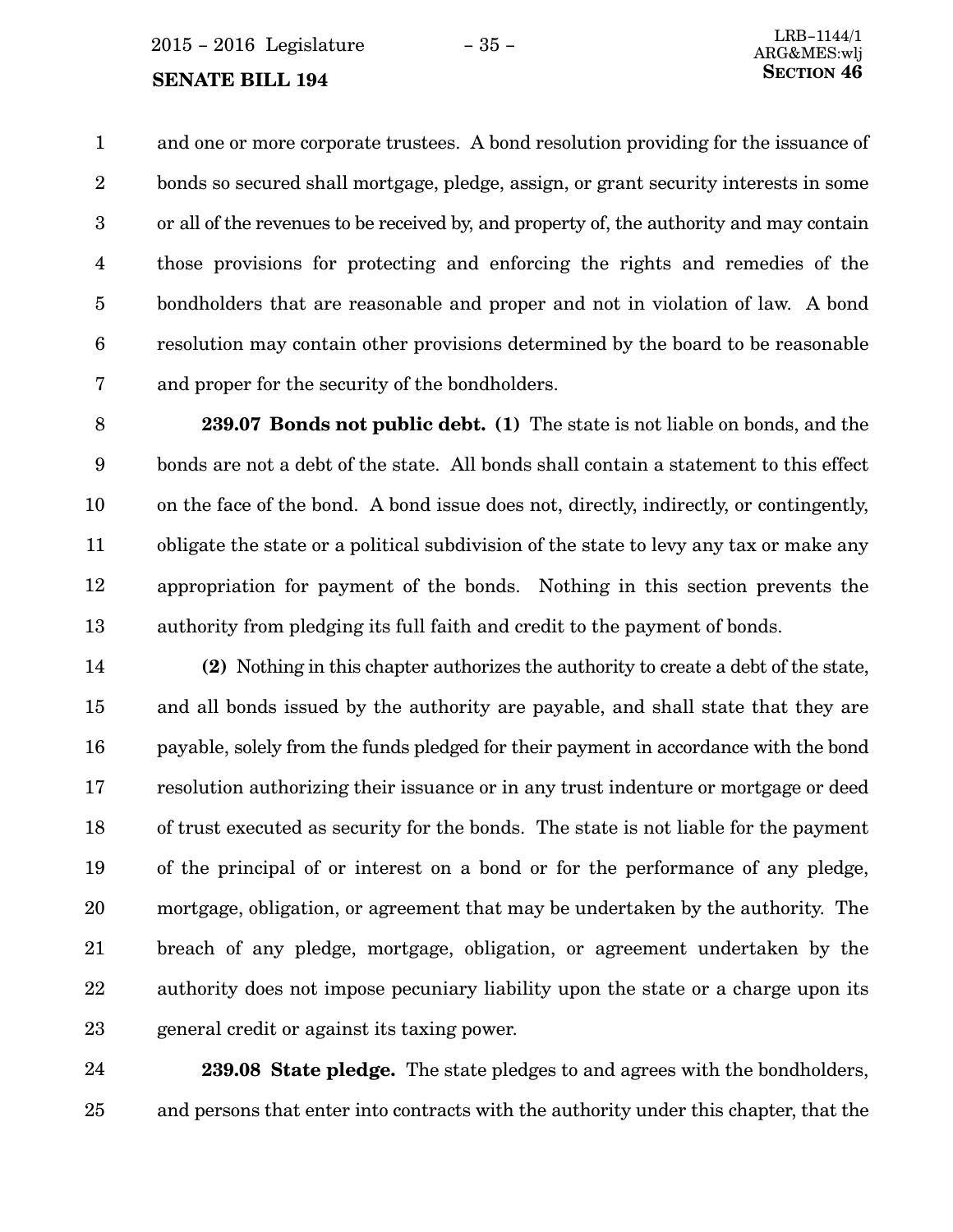2015 − 2016 Legislature − 36 − LRB−1144/1

### SENATE BILL 194 SECTION 46

13

14

state will not limit or alter the rights vested in the authority by this chapter before the authority has fully met and discharged the bonds, and any interest due on the bonds, and has fully performed its contracts, unless adequate provision is made by law for the protection of the bondholders or those entering into contracts with the authority. 1 2 3 4 5

239.09 Liability limited. Neither the state nor any political subdivision of the state, nor any officer, employee, or agent of the state or a political subdivision of the state who is acting within the scope of employment or agency, is liable for any debt, obligation, act, or omission of the authority. 6 7 8 9

239.10 Annual report. (1) Annually, the board shall submit to the chief clerk of each house of the legislature, for distribution to the legislature under s. 13.172 (2), a report on the activities of the authority, including all of the following: 10 11 12

(a) Its operations, accomplishments, goals, and objectives.

(b) A statement of income and expenses for the fiscal year.

(c) Its assets and liabilities at the end of its fiscal year. 15

(d) A schedule of its bonds and notes outstanding at the end of its fiscal year, together with a statement of the amounts redeemed and incurred during such fiscal year. 16 17 18

(2) The authority, annually on January 15, shall file with the department of administration and the joint legislative council a complete and current listing of all forms, reports, and papers required by the authority to be completed by any person, other than a governmental body, as a condition of obtaining the approval of the authority or for any other reason. The authority shall attach a blank copy of each such form, report, or paper to the listing. 19 20 21 22 23 24

SECTION 47. Nonstatutory provisions. 25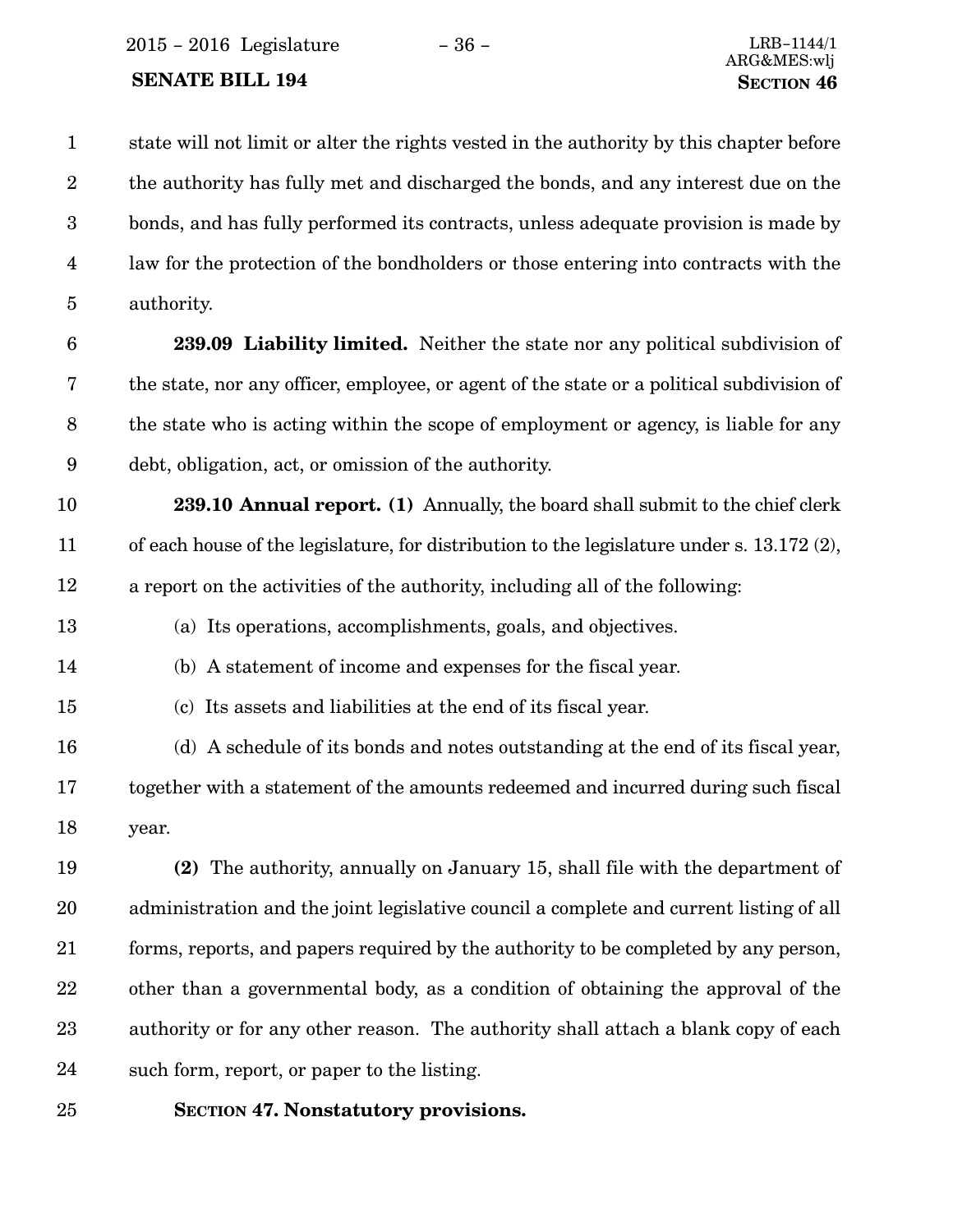$2015 - 2016$  Legislature  $-37 -$ 

#### **SENATE BILL 194**

(1) STAGGERED TERMS. Notwithstanding the length of terms specified for the members of the board of the Wisconsin Student Loan Refinancing Authority under section 239.02 of the statutes, as created by this act, of the 5 members appointed under section 239.02 (1) (a) 3. to 6. of the statutes, as created by this act, one of the initial members shall be appointed for a term expiring on July 1, 2017, 2 of the initial members shall be appointed for terms expiring on July 1, 2018, and the remaining 2 initial members shall be appointed for terms expiring on July 1, 2019. 1 2 3 4 5 6 7

8

#### SECTION 48. Initial applicability.

(1) TUITION EXPENSES DEDUCTION. The treatment of section 71.05 (6) (b) 28. (intro.) and j. of the statutes first applies to taxable years beginning on January 1 of the year in which this subsection takes effect, except that if this subsection takes effect after July 31 the treatment of section 71.05 (6) (b) 28. (intro.), am., h., and j. of the statutes first applies to taxable years beginning on January 1 of the year following the year in which this subsection takes effect. 9 10 11 12 13 14

SECTION 49. Effective dates. This act takes effect on the day after publication. or on the 2nd day after publication of the 2015−17 biennial budget act, whichever is later, except as follows: 15 16 17

(1) FINANCIAL AID INFORMATION. The treatment of sections 39.28 (7), 39.54, and 224.30 (5) of the statutes takes effect on the first day of the 7th month beginning after publication, or on the 2nd day after publication of the 2015−17 biennial budget act, whichever is later. 18 19 20 21

(2) TECHNICAL ITEM; STATUTE AFFECTED BY PRIOR ACTION. The repeal and recreation of section 230.03 (3) of the statutes takes effect on July 1, 2015, or on the 22 23